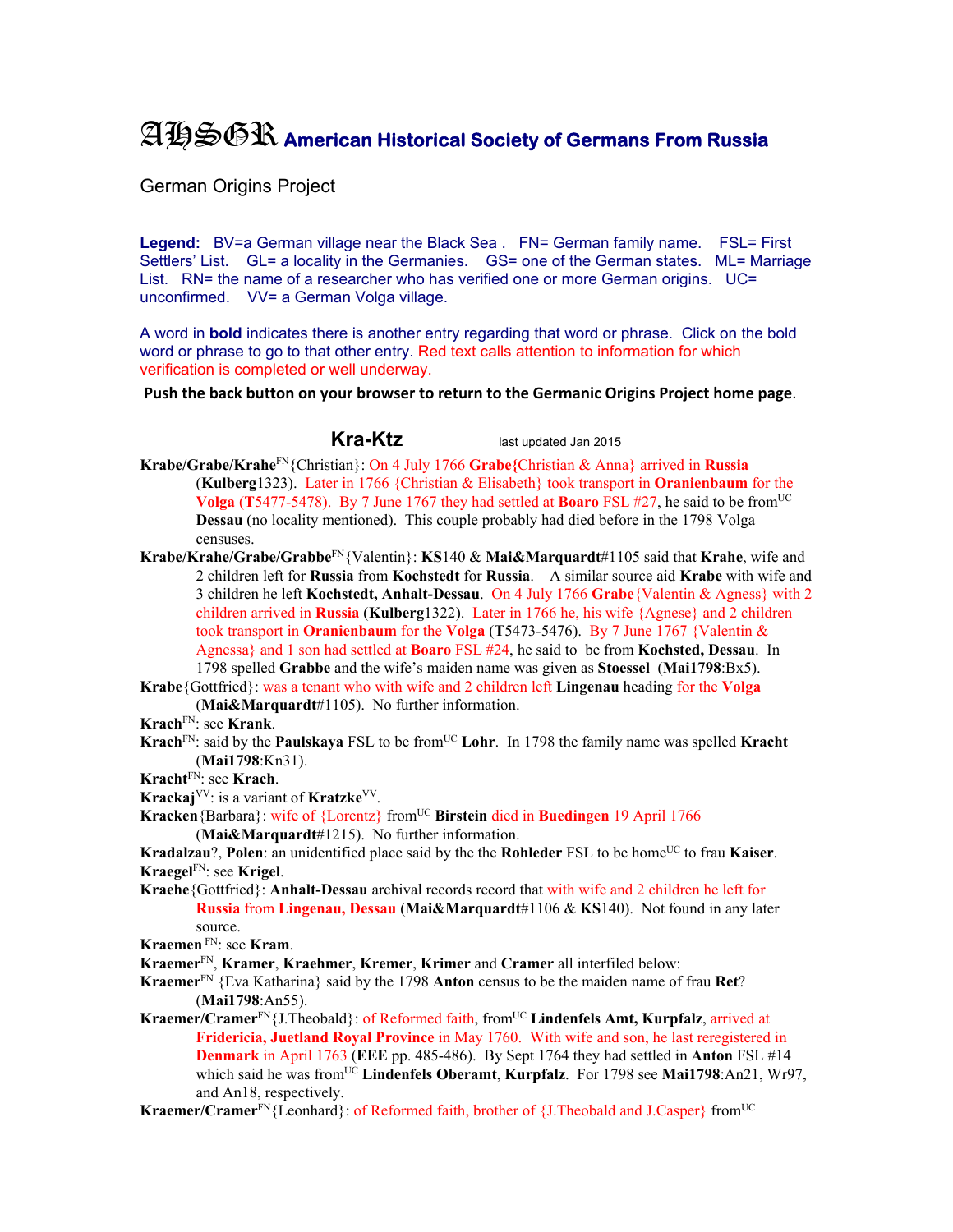**Kurpfalz**, arrived at **Fridericia, Juetland Royal Province** in May 1760. He last reregistered in **Denmark** in April 1763 (**EEE** pp. 486). By Sept 1764 he had settled in **Anton** FSL #15 which said he was fromUC **Lindenfels Oberamt**, **Kurpfalz**. For 1798 see **Mai1798**:An21, Wr97, and An18, respectively.

- **Krahl/Kralin**{J.Jacob}: from **Bobenhaussen** married **Benner**{Catharina} in **Buedingen** 2 June 1766 (**Mai&Marquardt**#676). **KS**140 has {Katharina} and **Bobenhausen** near **Buedingen**. **Kralin**  with wife and 3 children arrived in **Russia**, he said to be from **Darmstadt** (**Kulberg**6292).Not foun in **T** or in any published FSL. In 1798 the widow, remarried, may have been in **Yagodnaya Polyana** (**Mai1798**:Yp39).
- **Kramer**<sup>FN</sup>: said by the **Belowescher Kolonien** FSL to be from<sup>UC</sup> **Hannover** (no locality mentioned) and to have married in **Oranienbaum**, a **Hermann** man.
- **Kramer/Cramer**FN: said by the **Bergdorf** 1858 census (**KS**:665, 341) to have been **Althengstett**, **Calw** [**Amt**], **Wuerttemberg**. This origin was verified by the **GCRA** using **FHL**(1,528,253). See their book for more detail. Also spelled **Cramer**.
- **Kramer/Kraemer/Cramer**FN: said by **KS**:240 and 340 with no origin. Said by **KS**:341 to have come from **Althengstett**, **Calw** [**Amt**], **Wuerttemberg**. Using **FHL**#1,528,253, the **GCRA** proved this origin; they found that this family was in **Neudorf** as well as **Bergdorf**. Also spelled **Kraemer** and **Cramer**. See the **GCRA** book for much more.
- Krimer<sup>FN</sup>: said by the **Boaro** FSL to be from<sup>UC</sup> **Dessau** (no locality mentioned). I could not find this family in the 1798 Volga censuses.
- **Kremer**<sup>FN</sup>: said by the **Boregard** FSL to be from<sup>UC</sup> Weener. Spelled **Kraemer** in 1798 and the wife's maiden name is given as **Becker** (**Mai1798**:Zr93?).
- **Kraemer**FN{Theobald, Leonhard} **Kraemer**FN: said by the **Brabander** FSL to be fromUC **Arlon**, **Luxembourg**.
- **Kraemer**<sup>FN</sup>{Georg/J.Georg}: **KS** on page 83 says he was from<sup>UC</sup> the **Pfalz** and on page 140 says he was fromUC **Mettenheim** near **Worms**. By 1 July 1767 this widower said to be from **Grosshausen, Darmstadt** together with 2 daughters ({Catharina 8, and Susanna Magdalena 6 wks}) and sisterin-law {Elisabeth 17} had settled at **Dietel** FSL #24. His **Franz** wife {M.Barbara} from **Fischbach** had died in **Dietel** in 1765; daughter {A.Catharina} married there and the other daughter died there (**Mai&Marquardt**#1242). For 1793, 1796, and 1798 see **Mai1798**:Mv414, 426, Dt71, Dh104, An33.
- **Kraemer**{Georg}: **KS**140 says with wife and child he left **Mettenheim** near **Worms** to go to **Dietel**. Not found in any other source.
- **Kraemer**FN: the **Dinkel** FSL says this orphan was living in a **Mainz** household from **Begant**(?), **Mecklenburg-Schwerin**.
- **Kraemer**FN: the **Dinkel** FSL says this orphan was living in a **Greis** household from **Ziegenberg, Darmstadt**.
- **Kraemer**<sup>FN</sup>: according to the **Goebel** FSL this was the maiden name of **Person** (from<sup>UC</sup> **Pout-aux-Moines**(?), **Frankreich**)'s wife.
- **Kraemer** {Johann}<sup>FN</sup>: both the 1858 **Kassel** census (#244) and **KS**:340 said this family came from<sup>UC</sup> **Menzingen**, **Bruchsal** [**Amt**], **Baden**. See the **GCRA** book for more.
- **Kraemer**{Matthaeus}FN: said by **KS**:340 to be fromUC **Bretzfeld**, **Oehringen** [**Amt**], **Wuerttemberg** and to have gone to **Kassel**. The **GCRA** thinks he may have been grandfather<sup>UC</sup> to **Kraemer**{Johann} who was born in **Kassel**.

**Kraemer**<sup>FN</sup>: said by the **Krasnovar** FSL to be from<sup>UC</sup> Dienheim.

**Kraemer**<sup>FN</sup>: said (no locality mentioned) by the **Kutter** FSL to be from<sup>UC</sup> **Kurpfalz**.

**Kraemer**FN: said by the **Lauwe** FSL to be fromUC **Klemintz**?, **Sachsen**.

- **Kraemer**<sup>FN</sup>: said by the **Mueller** FSL to be from<sup>UC</sup> **Zell**.
- **Kraemer**FN: said by the **Orlovskaya** FSL to be fromUC **Dueben**; a **Merier** sister-in-law was living with them which would indicate that frau Kraemer's maiden name probably was **Merier**.
- **Kraemer**<sup>FN</sup>: said by the **Orlovskaya** FSL to be from<sup>UC</sup> **Woelferlingen**.
- **Kraemer**<sup>FN</sup>: said by the **Paulskaya** FSL to be from<sup>UC</sup> **Eversdorf**.
- **Kraemer**<sup>FN</sup>: said by the **Preuss** FSL to be from<sup>UC</sup> **Oberhausen, Kur Trier**
- **Kraemer**<sup>FN</sup>: said by the **Rothammel** FSL to be from<sup>UC</sup> **Esch, Trier**.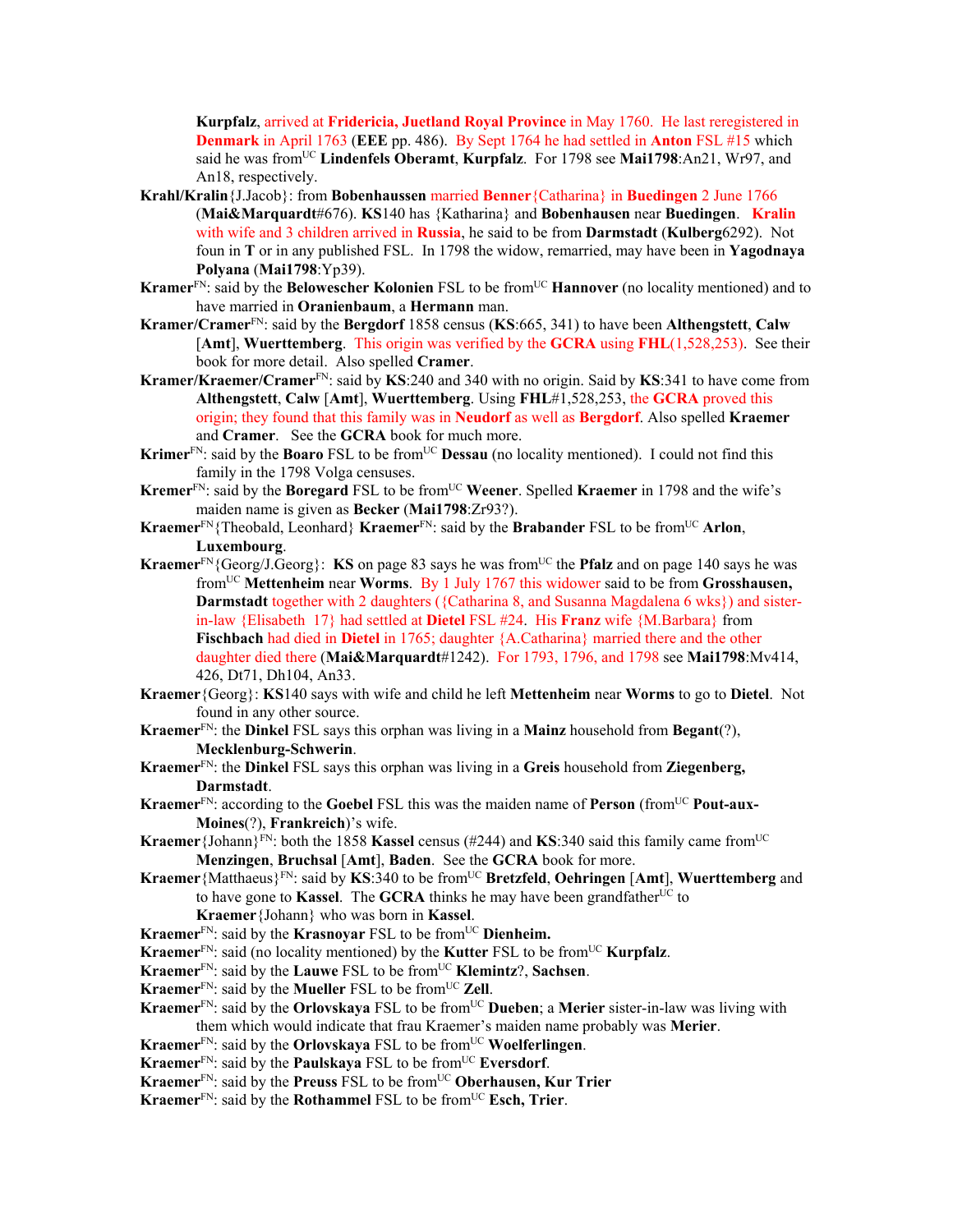**Kraemer**{Conrad}<sup>FN</sup>: said by the **Schaefer** FSL to be from<sup>UC</sup> **Kilstadt**?, **Hannover**.

- **Kraemer**{Sophia}FN: she was said to have come from **Schaefer** (**Mai1798**:Rh7) but I could not find her in any published FSL.
- **Kraemer**FN: listed without their family name by the **Schuck** FSL as step-children in the **Goettich**  household. For likely 1790 and 1798 see **Mai1798**:Mv2632 and Dl25.
- **Kraemer**<sup>FN</sup>: said by the **Schwed** FSL to be from<sup>UC</sup> Buedingen, Darmstadt [sic]. For 1798 see Mai1798:Sw21. Mistakenly said by a family chart to be from<sup>UC</sup> Biedenov, Darmstadt.
- **Kraemer**<sup>FN</sup>: the wife was said by the **Schwed** FSL to be from<sup>UC</sup> **Stockholm**, [**Schweden**?].
- **Kraemer**<sup>FN</sup> said by the **Seewald** FSL to be from<sup>UC</sup> **Neustadt**, **Pfalz.**
- **Kraemer**<sup>FN</sup>: said by the **Seewald** FSL to be from<sup>UC</sup> **Schwalbach**, **Nassau.**
- **Kraemer**{A.Elisabeth}FN: this woman was listed in the 1798 **Stephan** census (**Mai1798**:Sp16), but I cannot find her in any FSL.
- **Kraemer** {J.Heinrich}FN: he was listed in the **Susannental** FSL as a step-son of **Fladung**, but no origin was given.. He is listed in 1767 with his **Kremer** parents who died "enroute" (**T**4389) and with two brothers and a sister who also are in the **Susannental** FSL. For 1798 see **Mai1798**:Bb2.
- **Kraemer** {J.Joachim, Ernestine}<sup>FN</sup>: said by the **Susannental** FSL to be from<sup>UC</sup> **Angl**?. I could not locate them or any descendants in **Mai1798**. Spelled **Kremer** in 1767 {**T**4387,4392).
- **Kraemer**{G.Philipp}: listed in the 1798 **Susannental** census (Ss35a) as an orphan in the **Truempler** household, but I could not locate him in any FSL. Spelled **Kremer** in 1767 (**T**4390).
- **Kraemer**<sup>FN</sup>: said by the **Urbach** FSL to be from<sup>UC</sup> Suhl, [**Kur-**]Sachsen with two **Matthias**{Gottlieb, A.Sophia} step-children in the household. For 1790 and 1798 see **Mai1798**:Mv2905, Ur7, 21, Sz12 and 22. The mother of the step-children was born a **Pussker**.
- **Kraemer**{J.Philipp}FN: said by the **Warenburg** FSL to be fromUC **Gemuenden**, [**Hessen**-]**Darmstadt** [**Landgraviate**]. For 1798 see **Mai1798**:Wr57.
- **Kraemer**{A.Sophia}FN: a possible early settler of **Zuerich** this widow left in 1793 when her maiden name was given as **Welsch** (**Mai1798**:Mv3089). In 1798 her maiden name is given as **Hauck** and her first husband's family name was given as **Kruemmel** (**Mai1798**:Bs29). In 1767 she may be listed as a 16-yr old **Hauch**{Sophia} (**T**5303??).
- **Kraehmer/Kremer**{A.Margaretha}: married **Truenckler**{J.Peter} in **Luebeck** 13 June 1766 (**Mai&Marquardt**#80). **KS**161 has **Truenkler** and **Krehmer**. No later record found.
- **Kramer**{J.Christoph}: married **Mueller**{J.Christoph} in **Rosslau** 31 March 1766 (**Mai&Marquardt**#884). **KS**140 & 164 have {M.Christina} and the wrong year: 1765. No further information.
- **Kraemer**{M.Catharina}: mother of **Schiefler**{Margaretha E.} and wife of **Schiefler**{Borchert} at the daughter's baptism in **Luebeck** 20 June 1766 (**Mai&Marquardt**#1302). No later info.
- **Cramer/Kramer**{E.Margaretha}: fromUC **Habetsheim, Loewenstein Principality** (which **KS**140 says was near **Dieburg)** married in **Buedingen** 9 May 1766 **Mohr**{Johannes}

(**Mai&Marquardt**#623). **KS**140 has **Kramer**. On 29 Aug 1766 **Moor**{Johann & Elisabeth} arrived in **Russia**, he said to be from **Erbach** (**Kulberg**3766). No further information.

**Kraemer**{Georg}:

- **Kramer**<sup>FN</sup>: two families said by the **Simon** family chart to be from<sup>UC</sup> **Darmstadt**; the maiden name of one wife is **Burbach**. FSL unknown.
- **Kramer**FN: this family name was found recorded in **Schotten** parish records for many generations prior to 1767; see **Flegel** trip.
- **Kraenzler**FN: said by the 1816 **Glueckstal** census (**KS**:670, 676, 341) to be from **Lustnau**, **Tuebingen** [**Amt**], **Wuerttemberg**. Using **FHL**(1,457,428), the **GCRA** verified this origin. See the **GCRA** book for more details. Also spelled **Kranzler**.
- **Kraeup/Kralup**{J.Georg}: from UC **Pfalz** married the widow **Spett**{Sibilla} 28 May 1765 **Danzig**  (**Mai&Marquardt**#755). **KS**#140 has **Kralup** and **Spott**{Sibitta}. Not found in any later source.
- **Kraeuter**<sup>FN</sup>: said by the **Balzer** FSL to be from<sup>UC</sup> **Isenburg** (no state or locality indicated). **Bonner** found that when he married a **Schneider**{A.Maria} woman in **Huettengesas** in 1763, the marriage record said he was fromUC **Oberwidermus**, **Isenburg**[-**Meerholz County**]. Also spelled **Krauter**. For 1798 see **Mai1798**:Lw6, 16, 33 and Wr41.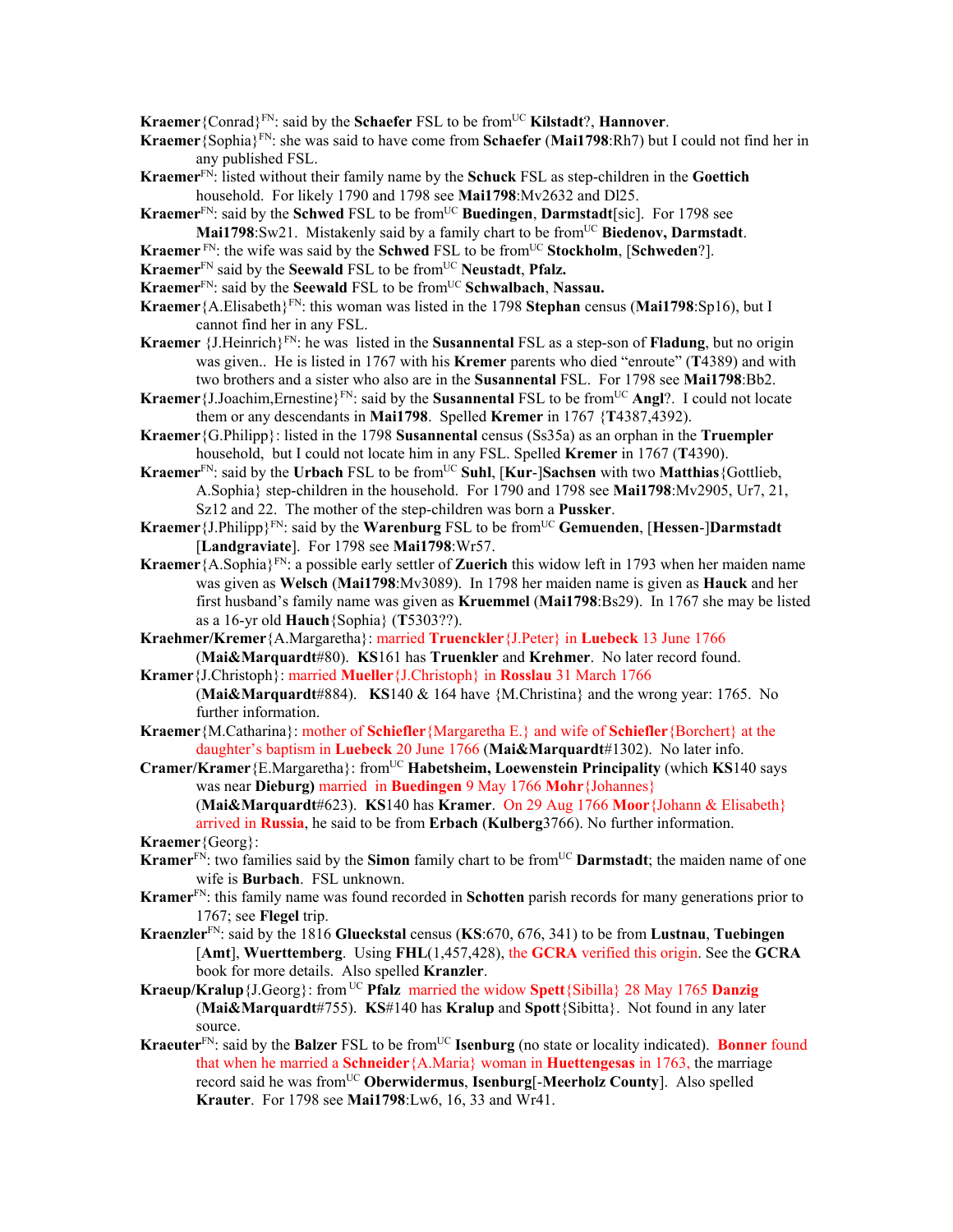- **Krafft**FN: filed amonst the **Kraft**.
- **Kraft/Krafft**FN{Martien/Martin}: married **Kuemler**{Louissa} in **Luebeck** 1 April 1765 (**Mai&Marquardt**#5). Not found in **Kulberg** or in **T**. By 27 March 1766 {Martin & **Kifler**(?){Maria Louise} with 1 son had settled at **Enders** FSL #25, he said to be from<sup>UC</sup> **Kurpfalz** (no locality given) and the wife was reported to be from **Paterburg**; the household included a **Kifler**(?) step-daughter. By 1798 he had died and his widow **Kiebler**{M.Louisa} had remarried and was in **Krasnoyar (Mai1798**:Ks114).
- **Kraft**<sup>FN</sup> said by the **Frank** FSL to be from<sup>UC</sup> **Rutenburg**(?), **Lohbach**(?).
- **Kraft**<sup>FN</sup>: said by the **Grimm** FSL to be from<sup>UC</sup> **Friedberg** (no locality mentioned).
- **Kraft**<sup>FN</sup>: said by the Pleve version of the **Jagodnaja Poljana** FSL to be from<sup>UC</sup> **Ramstadt**(?), **Darmstadt**, and by the Kromm verstion to be from **Ristedt**.
- **Kraft**<sup>FN</sup>: both the 1816 **Kassel** census (#60) and **KS**:341(twice!) said this family came from<sup>UC</sup> **Hoffenheim**, **Sinsheim** [**Amt**], **Baden**. Using **FHL**#193,771 the **GCRA** proved them to be from **Annweiler**, **Bergzabern** [**Amt**], **Rhinepfalz**. See the **GCRA** book for more.
- **Kraft**<sup>FN</sup>: said by the **Katharinenstadt** FSL to be from<sup>UC</sup> **Kuesel, Aufhaussen**.
- **Kraft**<sup>FN</sup>: said by the **Kraft** FSL to be from<sup>UC</sup> **Alsfeld**.
- **Krafft**FN{Catharina}: according to the **Buedingen** ML she married 12 March 1766 **Scherff**{Nicolaus} (**Mai&Marquardt**#420). **KS**149 has {Nic.} & {Katharina}. By 15 January 1767 this couple had settled at **Moor** FSL #18, {Nicolaus} said to be from **Kurpfalz**. In 1798 {Nikolaus} was living **Moor** still, but with a new wife -- **Ebel**{M.Elisabeth} (**Mai1798**:Mo41).
- **Kraft**<sup>FN</sup>: said by the **Norka** FSL to be from<sup>UC</sup> **Darmstadt** (no locality mentioned), the orphan son of Kaspar Kraft, and a step-son in the **Schraf** household. For 1798 see **Mai1798**:Nr219.
- **Kraft**FN: **Bonner** found this maiden name in the record of her **Eckartshausen** marriage to **Hohnstein**{Adam}, later of **Norka**.
- **Kraft**FN: said by the **Paulskaya** FSL to be a widowed mother-in-law living in the **Dorn** household.
- **Kraft**FN: said by the 1798 census to be the maiden name for frau **Kuntzmann** of **Schaefer**  (**Mai1798**:Rh6).
- **Kraft**<sup>FN</sup>: said by the **Shcherbakovka** FSL to be from<sup>UC</sup> **Stuttgart**, [Wuerttemberg Duchy]. In 1798 the wife's maiden name was given as **Schaefer** (**Mai1798**: Sv12).
- **Kraft** FN{J.Peter|: said by the **Straub** FSL #49 to be fromUC **Nieder-Mondau**, [**Hessen**-]**Darmstadt** [**Landgraviate**]. For 1798 see **Mai1798**:Sr27. Bill Pickelhaupt says he found this man's origin.
- **Krafft**FN{Johannes}: from **Storndorf** near **Alsfeld** married **Homburg**{Joh.} in **Buedingen** 15 June 1766 (**Mai&Marquardt**#695). On 15 Sept 1766 this couple arrived in **Russia**, he said to be from **Hanau** {**Kulberg**6093). Not found in **T**. By 10 Sept 1767 this couple plus his brother and sister had settled at **Walter** FSL #89, he said to be from **Gelnhaar, Isenburg**. Not found in **Mai1798**.
- **Kraft**FN: said by the **Warenburg** FSL to be step-sons in the **Uhl** household.
- **Kraft**{Casper}: **T**39-41 reported his, his wife's and child's transport from **Oranienbaum** to **Saratov** and the death of both the husband and child enroute. I was unable to identify her in any published FSL.
- **Krafft**{Catharina}: married **Scherff**{Nicolaus} 12 March 1766 in **Buedingen** (**Mai&Marquardt**#420). **KS**140 has {Katharina}. Not found in **Kulberg** or in **T**. By 15 January 1767 **Scherf**{Nicolaus & Katharina} with 3 **Baumberger** step-children had settled at **Moor** FSL # 18 & #18a, he said to be from **Kurpfalz**. In 1798 he is still in **Moor** with a new **Ebel** wife {M.Elisabeth} (**Mai1798**:Mo41).
- **Krafft**{Catharina}: daughter of {Johannes} from<sup>UC</sup> **Ruppersburg** married **Koehler**{Nicolaus} 1 May 1766 in **Buedingen** (**Mai&Marquardt**#610). **KS**139 has **Laubach** near **Giessen**, {Katharina}, and **Ruppertsburg** near **Gruenberg**. **KS**140 has **{Nikolaus}**, and headed for **Katharinenstadt**. On 29 Aug 1766 this couple with 1 child arrived in **Russia**, he said to be from<sup>UC</sup> Lampach (**Kulberg**3777). Not found in any later source.
- **Krafft**(Elisabeth): married **Fritz**{Conrad/J.Conrad} 29 May 1766 in **Luebeck** (**Mai&Marquardt**#203). Not found in **Kulberg**. Later in 1766 with no children they arrived in **Russia** (**T**4092-4093). Not found in any later source.
- **Kraft**{Frantz Anton}: from **Hausen, Swabia** married in **Buedingen** 17 May 1766 **Knoll**{Sus.Margaretha}. (**Mai&Marquardt**#656). **KS**140 says **Hausen** was near **Welches**(?),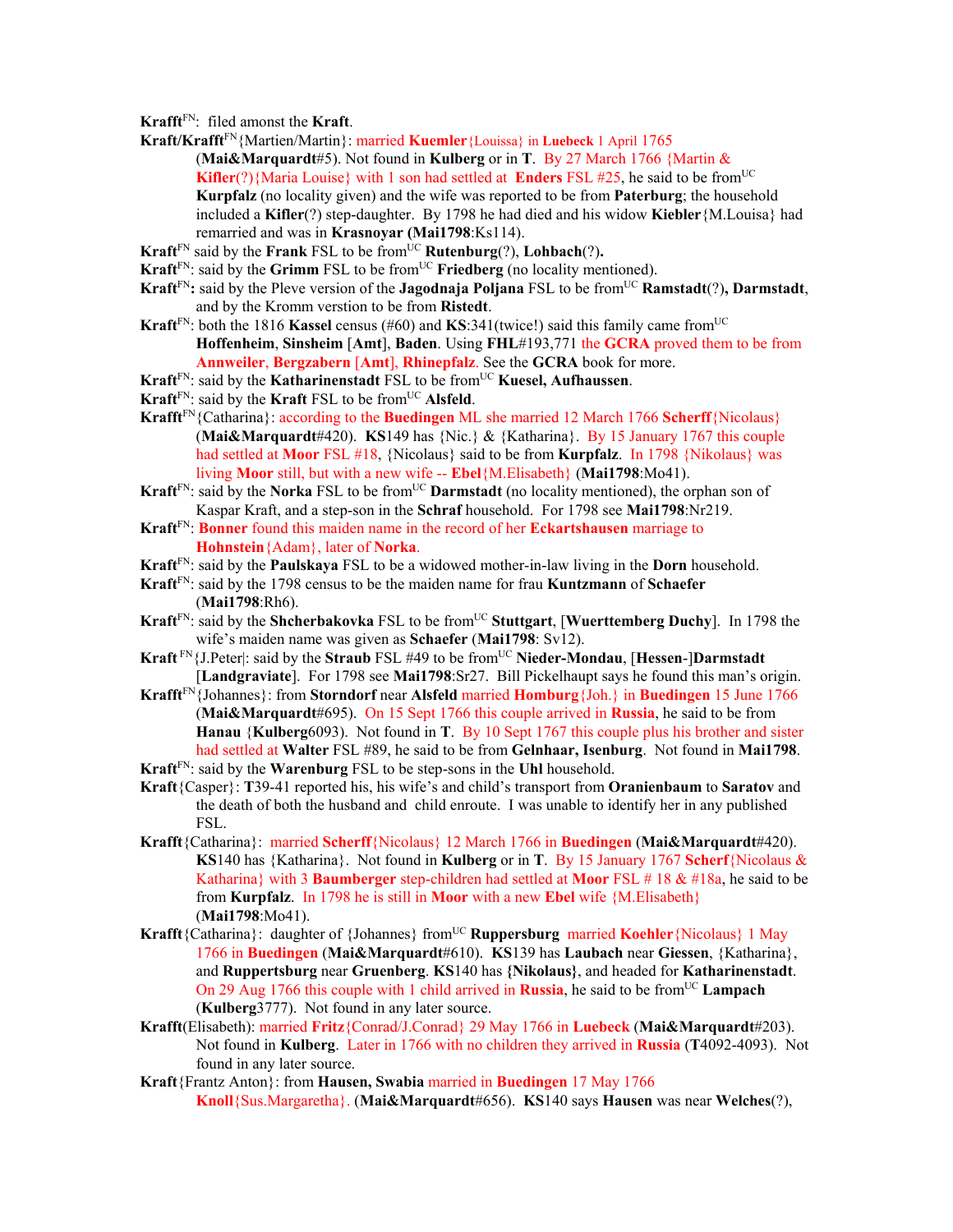**Wuertemberg**. Foound in no ther source.

**Kraft**{Johann}: **KS**140 says he left **Ruppertsburg** in 1766 to go to **Russia**.

- **Krafft**{J.Conrad}: from<sup>UC</sup> **Rudlos**, **Riedesel Barony** married **Maus**{Eliesabetha} 28 April 1766 in **Buedingen** (**Mai&Marquardt**#606). **KS**140 & 145 have {J.Konrad}, **Rudlos** near **Lauterbach**, and **Storndorf** near **Buedingen**. Not found in any later source.
- **Krafft**{J.Hinrich}: married **Bih/Bil**{Christina} in **Luebeck** 2 Sept 1766 (**Mai&Marquardt**#127 & **KS**140). Not found in **Kulberg**, **T** or in any published FSL.
- **Kraft**FN: this family name was found recorded in **Herborn** marriage records 1762-1767, and in **Schotten** parish records for many generations prior to 1767; see **Flegel** trip.
- **Kraft**VV (aka **Grjaznucha, Verkhnaya Grasnukha, Werchnaja Graesnucha**) is a mostly Lutheran German village on the western side of the Volga. Its FSL is now published in Pleve, Einwanderung …, vol.II, pp. 393-412. According to this, the first settlers were from the following places with the family names shown here in parens. The number with the name is their household number in the FSL: from **Abentheuer**: (**Roth**52); from **Alsfeld**: (**Helwig**11, **Kraft**1, **Ruhl**10,71, **Schlothauer**8,9); from **Amt Breitenbach**, **Darmstadt**: (**Wenzel**64); from **Ansbach**: (**Mack**3); from **Berlin**: (**Lautahl**60); from **Bieber**(?): (**Geiser**65); from **Bisses**(?); (**Schneider**16); from **Bitersan**(?), **Friedberg**: (**Schwind**45, **Seib**44); from **Breitenbrunn, Friedberg**: (**Weimar/Weimer**52); from **Buedingen, Isenburg**: (**Daubert**42); from **Burbach, Isenburg**: (**Burbach**72); from **Burgebrach**: (**Mueller**66); from **Burgsinn**, [**Thuengen**]: (**Boehm**19, **Felter**56, **Lauterbach**6, **Schmidt**20); from **Daenemark**: (**Eck**13); from **Danstedt, Sachsen**: (**Frank**5); from **Darmstadt**: (**Rexius**22); from **Engelrod, Riedesel** [**Barony**]: (**Koch**15a, **Krepp**15, **Schreiner**14); from **Eket**(?), **Friedberg**: (**Wiehl**4); from **Fauerbach, Darmstadt**: (**Schwab**37); from **Gelnhausen**: (**Eurich**57); from **Giessen, Isenburg**: (**Bertram**33); from **Harber**(?), **Hannover**: (**Riege**[**Rieger**]69); from **Hatz**(?), **Isenburg**: (**Brotzmann**40); from **Holzhausen, Darmstadt**: (**Schuldeis**34); from **Ikt**(?), **Darmstadt**: (**Luft**2); from **Ittingen**(?): (**Zorn**51); from **Kelor**(?), **Friedberg**: (**Beckel**73); from **Kestrich**: (**Kess**?12); from **Kirchdorf**: (**Schmidt**46, and perhaps **Sterlang**46a); from **Kopenhagen**: (**Heimz**32); from **Lich, Solms**: (**Schneider**61); from **Lieblos, Isenburg**: (**Betz**35); from **Lirbart**(?), **Darmstadt**: (**Lind**39 from **Londorf**: (**Baler**?27); from **Meila**(?): (**Keifer**31); from **Merlau, Darmstadt**: (**Becher**24); from **Miesenbach**(?), **Zweibruecken**: (**Wickert**67); from **Muenzesheim, Baden**: (**Sitler/Schitler**17); from **No-Place-Name**: (**Grot**72); from **Oberhausen, Hessen**: (**Hopp**26,28);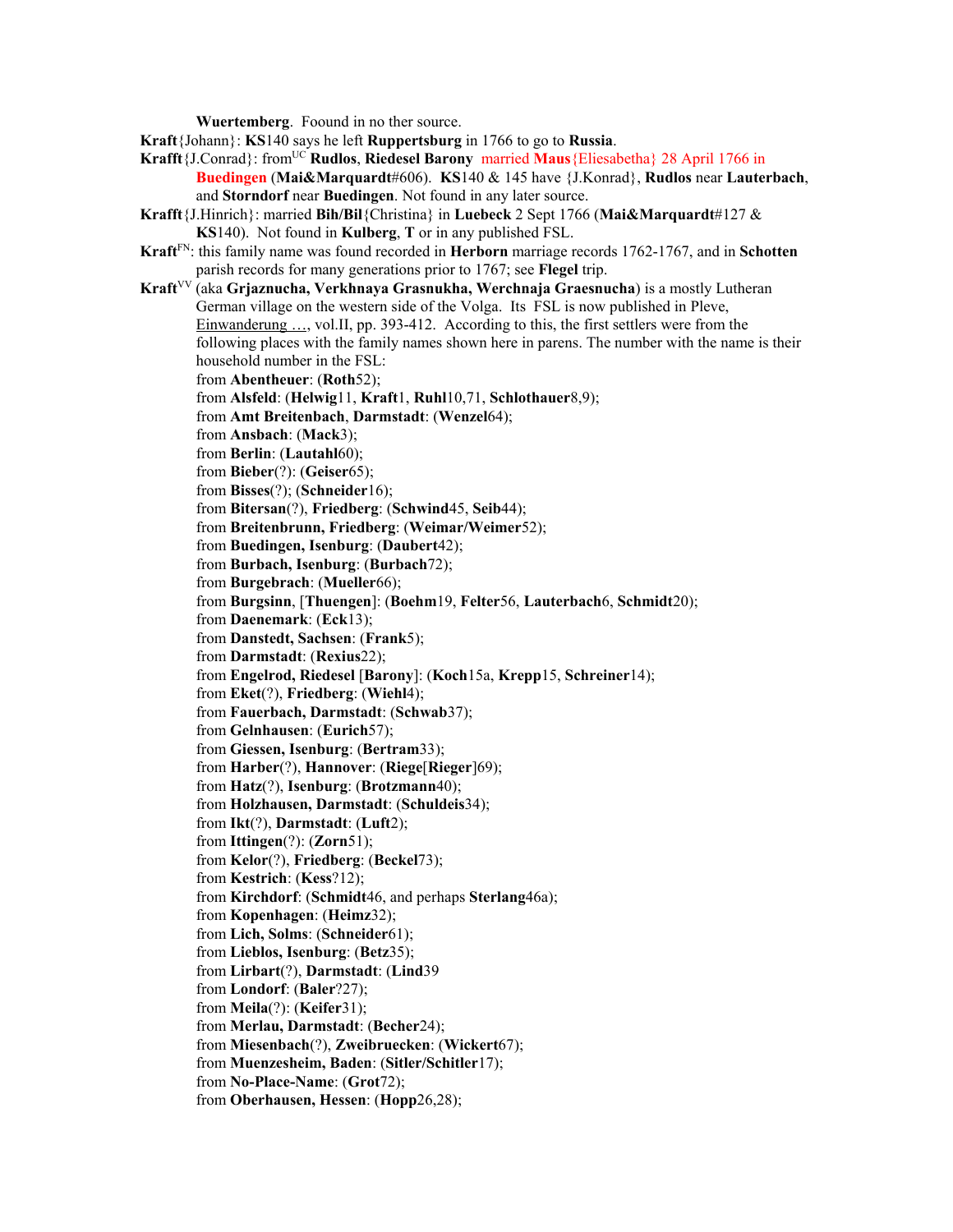from **Ober Wintersheim, Darmstadt**: (**Sauerwein**25); from **Pawlagau**(?), **Hanau**: (**Herdt**23); from **Podosin**(?), **Hohensolms**: (**Schinf**43); from **Praizio**(?), **Preussen**: (**Kohlberg**63); from **Queckborn**(?), **Darmstadt**: (**Springel**21); from **Remagen**(?), **Friedberg**: (**Karg**29); from **Romrode, Darmstadt**: (**Stuerz**62); from **Rothenbergen**(?), **Isenburg**: (**Brant**59); from **Ruppertsburg**(?), **Laubach**: (**Off/Aff**47); from **Sachsenhausen**: (**Eberling**41); from **Stammheim, Isenburg**: (**Schuldeis**20); from **Steinau-an-der-Strasse**(?), **Hanau**: (**Bott**38); from **Sternenfels, Darmstadt**: (**Schneider**18); from **Umstadt, Darmstadt** (**Tempel**58); from **Umstand, Pfalz**: (**Tempel**48); from **Vaitshain**(?), **Riedesel**: (**Stein**7); from **Villbach**(?), **Darmstadt**: (**Schwab**54); from **Weiler, Isenburg**: (**Wolf**49); from **Weiler, Pfalz**: (**Balzer**68); from **Weltersburg, Isenburg**: (**Hahn**36); from **Wern**(?), **Isenburg**: (**Reichart**[**Reichert**]70); from **Wiesbaden, Nassau**: (**Koch**55); from **Zweibruecken**: (**Spingler**50).

- **Kraftsolms**: is 9 km SE of **Weilburg** town and was said by **KS**137 to be home<sup>UC</sup> to **Kappel**{H.Wilh.}. **Krag**{Johann}: in 1788 he married **Quindt**{A.Elisabeth} daughter of {Andreas} of **Dreispitz** married
- there where she still was in 1798 with her **Krag** husband {Johann} (**Mai1798**:Mv515). **Krahe**FN: see **Krabe**.
- **Krahl**{J.Jacob}: widower from<sup>UC</sup> **Bobenhausen** married in **Buedingen** on 2 June 1766 **Benner**{Catharina} the widow of the late **Benner**{Balthasar} married in **Buedingen** on 2 June 1766 the widower **Krahl**{J.Jacob}: (**Mai&Marquardt**#676, **KS**140). Not found in **Kulberg** or **T** or in any published FSL.

**Krahl**FN: see also **Kral**.

**Krahn**FN: this family name was found recorded in **Kirburg** marriage records 1762-1767; see **Flegel** trip.

- **Kraichgau Knightly Canton**: is carefully mapped in **EEE** p.68. It is shown to consist of at least 13 sets of small knights' holdings. The holdings of each of these 13 barons or counts were sometimes quite scattered but all 13 sets were W and NW of **Heilbronn** city. Baron von Gemmingen held one set of those 13 with scattered lands narrowly surrounding five towns: Angelsbachtal, Ittlingen, Bad Rappenau, Adersbach and Huffenhardt.
- **Krailshausen**?,[**Hohenlohe Principality and County**] GL: is some 13 miles SE of **Bad Mergentheim**, and said by the **Neidermoniou**  $\overrightarrow{FSL}$  to be home<sup> $\overrightarrow{UC}$ </sup> to a **Werwein** family.
- **Krain**FN: listed by both the 1816 **Neudorf** census (#30) and **KS**:307 with no origin. Using **FHL**#493,207, the **GCRA** proved their origin in **Kellenbach**, **Simmern** [**Kreis**], **Preussen Rheinland**. See the **GCRA** book for more. Also spelled **Krein** and **Grein**.
- **Krakau**GL, **Polen**: Krakow is some 205 miles NE of Vienna city, and was said by the **Enders** FSL to be homeUC to frau **Berkenstock**.
- **Krakow, Polen:** said by the **Schwed** FSL to be home<sup>UC</sup> to a **Rosinski** family man.
- **Kral/Krahl**FN: said by the **Belowescher Kolonien** FSL to be fromUC **Freiberg**.
- **Kral**FN: according to the Kromm version of the **Jagodnaja Poljana** FSL these were the children of frau **Schleiber/Schreiber/Maibeer** by her first marriage (p.29). Pleve calls them **Kroll**.
- **Kralup**: go to **Kraeup**.
- **Kram**FN: of **Kassel**, see **Frasch**.
- **Kram**{Elisabeth}: married **Benseler**{J.Wilhelm} in **Luebeck** 25 April 1766 (**Mai&Marquardt**#142). **KS**121spelled the names **Besseler** and **Kraemen**.
- **Kram**FN: also see **Kramm**.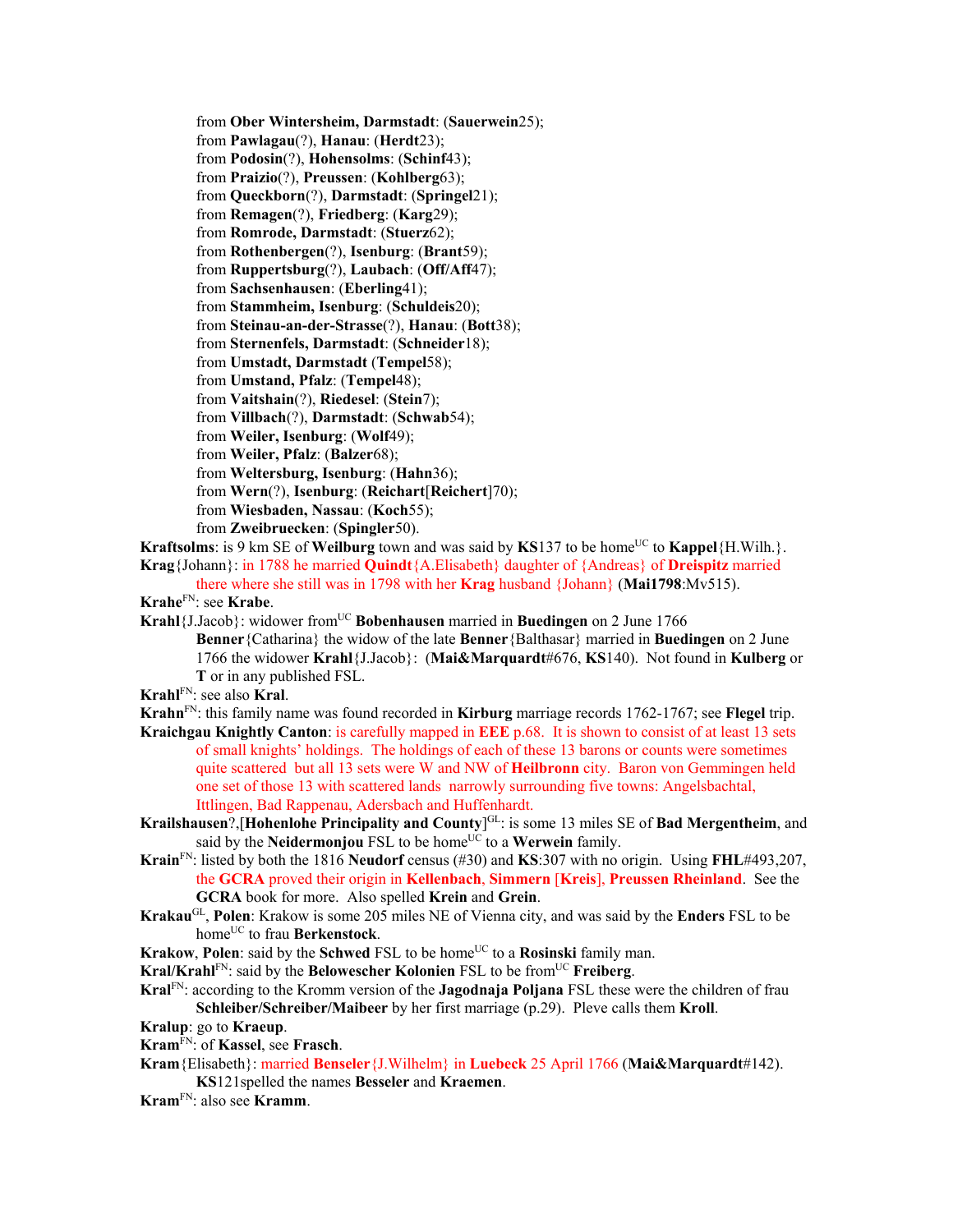**Kramer**: filed amongst **Kraemer**.

- **Kramm**<sup>FN</sup>: said by the **Louis** FSL to be from<sup>UC</sup> Wuerzburg (no locality given). In 1798 the family name was spelled **Kram** (**Mai1798**:Ls3).
- **Kramm**FN: this family name was found recorded in **Tann** marriage records 1762-1767; see **Flegel** trip.

**Krampf**  $FN$ : said by the **Stahl-am-Tarlyk** FSL to be from <sup>UC</sup> **Schlut**?, [Hessen-]Darmstadt

[**Landgraviate**]. I could not find members of this family in **Mai1798**.

**Krams**?FN: said by the 1798 **Anton** census to be the maiden name of frau {Adam} **Hahn** (**Mai1798**:An11).

- **Kranefeld**<sup>FN</sup>: said by the **Boregard** FSL to be from<sup>UC</sup> **Muenster**. I could not find this family in the 1798 Volga censuses.
- **Kranewitz**<sup>FN</sup>: said by the **Ober-Monjou** FSL to be from<sup>UC</sup> Wiesbach. Spelled **Krannewitter** in 1798 when the maiden name of the wife was given as **Sattler** (**Mai1798**:Om24); also see (Om17 and 23).
- **Kranichstein**, [**Hessen**-]**Darmstadt** [**Landgraviate**]: is on the NE edge of Darmstadt city in **Arheilgen** parish. Said by the **Warenburg** FSL to be home<sup>UC</sup> to a **Meier** {Johannes}.
- **Krank**<sup>FN:</sup> said by the **Norka** FSL to be from<sup>UC</sup> **Isenburg** (no locality given). I could not find this family in **Mai1798**.
- **Krannewitter**FN: see **Kranewitz**.

**Kransberg**GL: see **Kranzberg**.

- **Kransburg**<sup>GL</sup>: an unidentified place said by the **Neidermonjou** FSL to be home<sup>UC</sup> to a **Mingelbach** widow. This may have been 10 miles N of **Bremerhaven** in **Bremen Duchy**, **Kurhannover**.
- **Kranstaedt**<sup>GL</sup>, **Bohemia**: a possible home<sup>UC</sup> of a **Schmal** family that went to **Walter**<sup>VV</sup>. Now called Krzanowice, Poland, some 204 miles SW of **Dresden**..
- **Krantz**FN: said by the **Preuss** FSL to be fromUC **Dalheim**, **Luxembourg**.
- **Krantz**<sup>FN</sup>: said by the **Straub** FSL to be from<sup>UC</sup> Lebenstedt. Spelled **Kranz** in 1788 and 1798 (**Mai1798**:Mv2859,Lb15).
- **Krantz**FN: this family name was found recorded in **Haiger** parish records during the years prior to 1767; see **Flegel** trip.
- **Krantz**FN: also see **Kratz**.
- **Kranz**<sup>FN</sup>: said by the **Belowescher Kolonien** FSL to be from<sup>UC</sup> **Freiberg**.
- **Kranz**FN: also see **Krantz**.
- **Kranzberg**GL, [**Bassenheim Barony**]: nka Kransberg 3 miles ENE of **Usingen** town and 6.5 miles W of **Friedberg** city, and said by the **Boregard** FSL to be home<sup>UC</sup> to the **Heinrich** family. Said by the Recruiter Beauregard list to have been homeUC to the **Weiberich**[Georg} family; Kuhlberg said this was in **Bassenheim** (**Lk**102).
- **Kranzberg**, [**Kurbayern**]: is 29 km N of **Munich** city centre.
- **Kranzler**FN: see **Kraenzler**.
- **Krapf** FN: see **Krapp**.
- **Krapfenbauer** {J.Georg}: son of {Joh. Fr. } from<sup>UC</sup> **Rosztall** in April 1766 married
	- **Altmann/Altenmann**{Barbara} in **Woehrd** (**Mai&Marquardt**#766, **KS**140). Found in no later source.
- **Krapp**<sup>FN</sup>: said by the **Ober-Monjou** FSL to be from<sup>UC</sup> Geiselbach, [Kurmainz]. Spelled Krapf in 1798 and the maiden name of frau **Krapf** was given as **Walter** (**Mai1798**:Om34).
- **Kras**FN: **Bonner** found indications that this was the maiden name of the **Popp** widow who settled in **Balzeer**.
- **Krasensahl**<sup>GL</sup>: an unidentified place said by the **Bettinger** FSL to be home<sup>UC</sup> to a **Mann** family. Kuhlberg said this was in **Mecklenburg**.
- **Krasnadelien**GL: aka **Heinrichsdorf**?
- **Krasnojar**<sup>VV</sup>: an alternate spelling of **Krasnoyar**<sup>VV</sup>.
- **Krasnojarowka**<sup>VV</sup>: an alternate spelling of **Krasnoyar**<sup>VV</sup>.
- **Krasnoyar**VV (aka **Krasnojar, Krasnojarowka, Krasnoyarovka, Krasnyj Jar, Krasny Yar**) is a
	- Lutheran German village on the eastern side of the Volga. Its FSL is now published in Pleve, Einwanderung …, vol.II, pp.413-448. According to this, the first settlers were from the following places with the family names shown here in parens. The number with the name is their household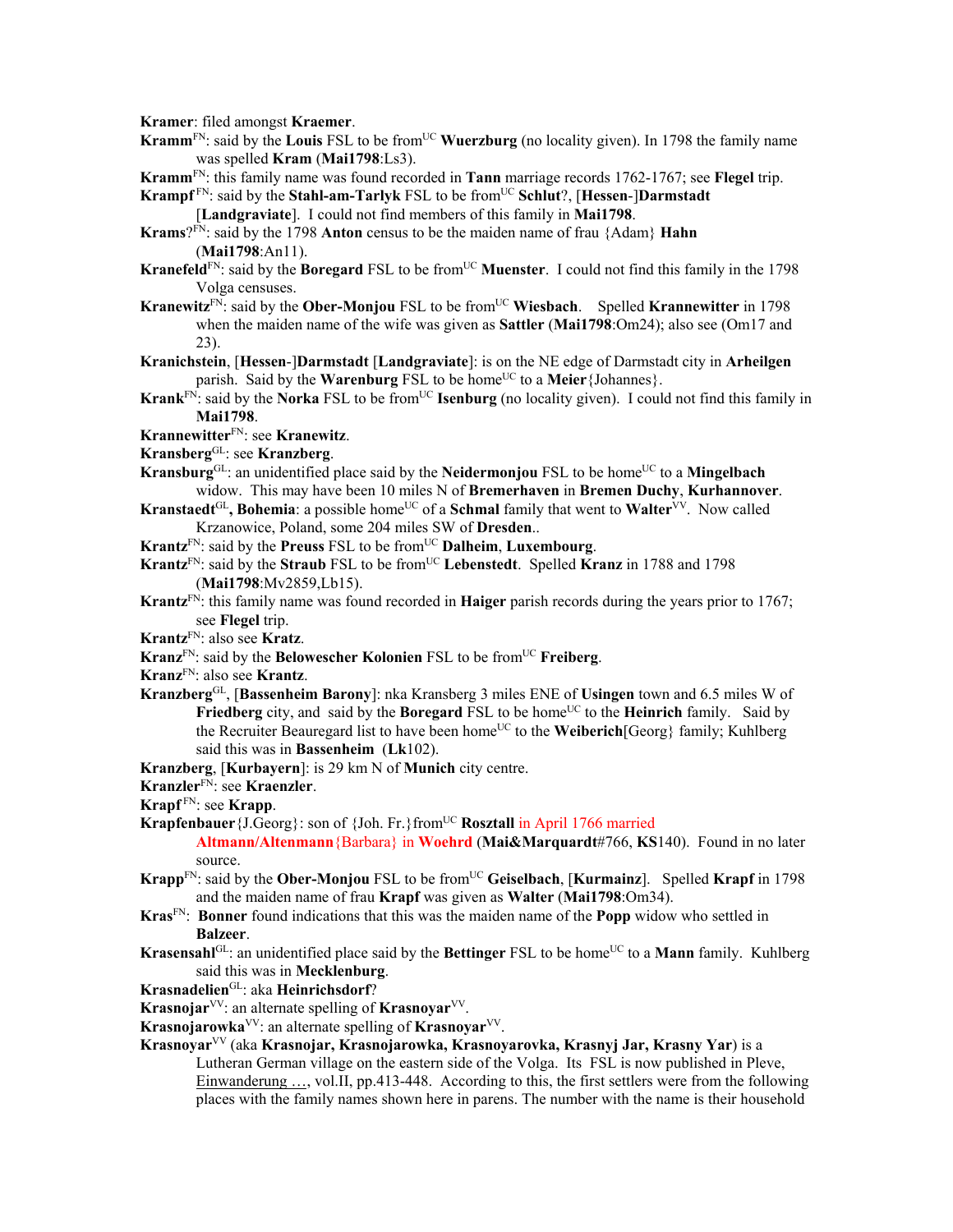- number in the FSL:
- from **Alsfeld, Darmstadt**: (**Bath**36, **Hahn**24, **Keller**38a, **Pabst**46, **Rau**25, **Schneider**46a, **Spies**97, **Wahl**91);
- from **Ansbach**: (**Markert**13);
- from **Aue**(?), **Baden-Durlach**: (**Kreder**60);
- from **Birstein, Isenburg**: (**Bauer**23, **Krausch**27, **Traut**29);
- from **Bissersheim, Darmstadt**: (**Velde/Felde**117;
- from **Braunfels**(?): (**Eller**26);
- from **Buedingen, Isenburg**: (**Goetz**72,73, **Gross**58, **Reichert**21, **Weber**3, and perhaps **Schmidt**58a);
- from **Darmstadt**: (**Habermehl**118, **Junker**52, **Knoll**81, **Lehr**85, **Leicht**7, **Nikolay**10, **Reier**?49, **Ritter**54, **Schmidt**78, **Steinbecher**24a, **Veller**[**Foeller** of **Seulberg, Hessen-Darmstadt**]11, **Werner**51);
- from **Dienheim**: (**Aul**106, **Bopp**55, **Hessler**50, **Kraemer**56, **Mueller**16, **Neustaedt**94, **Schoenmeier**108, **Zeitler**17,43);
- from **Erbach**(?), **Weilburg**: (**Schmidt**28);
- from **Friedberg**: (**Groh**112);
- from **Friedberg, Darmstadt**: (**Weiser**75);
- from **Giessen**(?), **Darmstadt**: (**Felbusch**113, **Hoffmann**111);
- from **Gruenberg, Darmstadt**: (**Appel**61, **Enders**74, **Hofmann**115, **Honburt**?20, **Lehr**62);
- from **Hanau**: (**Diel**101, **Jaeger**102);
- from **Hassloch**, **Kurpfalz**: (**Schwabauer**{Philipp Jacob}63);
- from **Homburg, Darmstadt**: (**Armbruester**68,69, and possibly **Laubach**68a);
- from **Hungen, Braunfels**: (**Bus/Buss**79);
- from **Isistadt**(?), **Brandenburg**: (**Keller**30);
- from **Jahrstedt**, **Brandenburg**: (**Seignitz**?57 and perhaps **Schneider**57a);
- from **Koethen**, **Stolberg**: (**Beller**83);
- from [**Solms**-]**Laubach** [**County**]: (**Baecker**87, **Diel**34, **Eckart/Eckardt**4,5, **Eusel**120, **Felsinger**109, **Fischer**35, **Fritz**31,98, **Hessler**14,119, **Idt**71, **Jaeger**9, **Keller**47,48, **Kins**?88, **Kraus**116, **Kuenzler**82, **Lenz**70, **Meier**41, **Pfeifer**6a, **Pieh**15, **Schad**67, **Schaefer**66, **Schetz**84, **Schneider**19, **Schreiner**104, **Wieser**?86, and perhaps **Schneider**119a, and **Zimmer**109a);
- from **Laubach, Buedingen**: (**Griessmann**89);
- from **Laubach, Solms**: (**Eckhard**37);
- from **Lauterbach**: (**Weithardt**76);
- from **Lauterbach, Riedesel**: (**Schmidt**80);
- from **Lengfeld**(?): (**Sostdorf**?105, and perhaps **Stein**105a);
- from **Lich, Solms**: (**Bender**22,33, **Roemer/Roehmer**96);
- from **Lohr, Mainz**: (**Steugerwald/Steigerwald40**);
- from **Mannheim, Kurpfalz**: (**Horn**12, **Thomas**2, **Uhrig/Uhrich**6);
- from **Marburg**(?), **Hessen**: (**Kaiser**114, and possibly **Mueller**114a);
- from **Meerholz, Isenburg**: (**Reifschneider**110);
- from **Neustadt**[?], **Pfalz**: (**Schwabauer**63);
- from **Nidda, Darmstadt**: (**Eckhardt**103, **Haas**42, **Hoeppner**32, **Krieger**100, **Meier**99);
- from **Nordheim**: (**Schormer**?64);
- from **Nuernberg**: (**Reich**59);
- from **Obersinn, Wuerzburg**[**Thuengen**]: (**Mueller**107);
- from **Ostheim, Eisenach, Sachsen**: (**Markert**93);
- from **Riedesel, Darmstadt**: (**Walther**1);
- from **Rilburg**(?)/**Rirburg**(?), **Darmstadt**: (**Stieler**18);
- from **Salmuenster, Fulda**: (**Baecker**45);
- from **Schlitz**: (**Markus**38);
- from **Stadt** [the Republican city?]: (**Knoll**65);
- from **Steinau, Hanau**: (**Simon**39);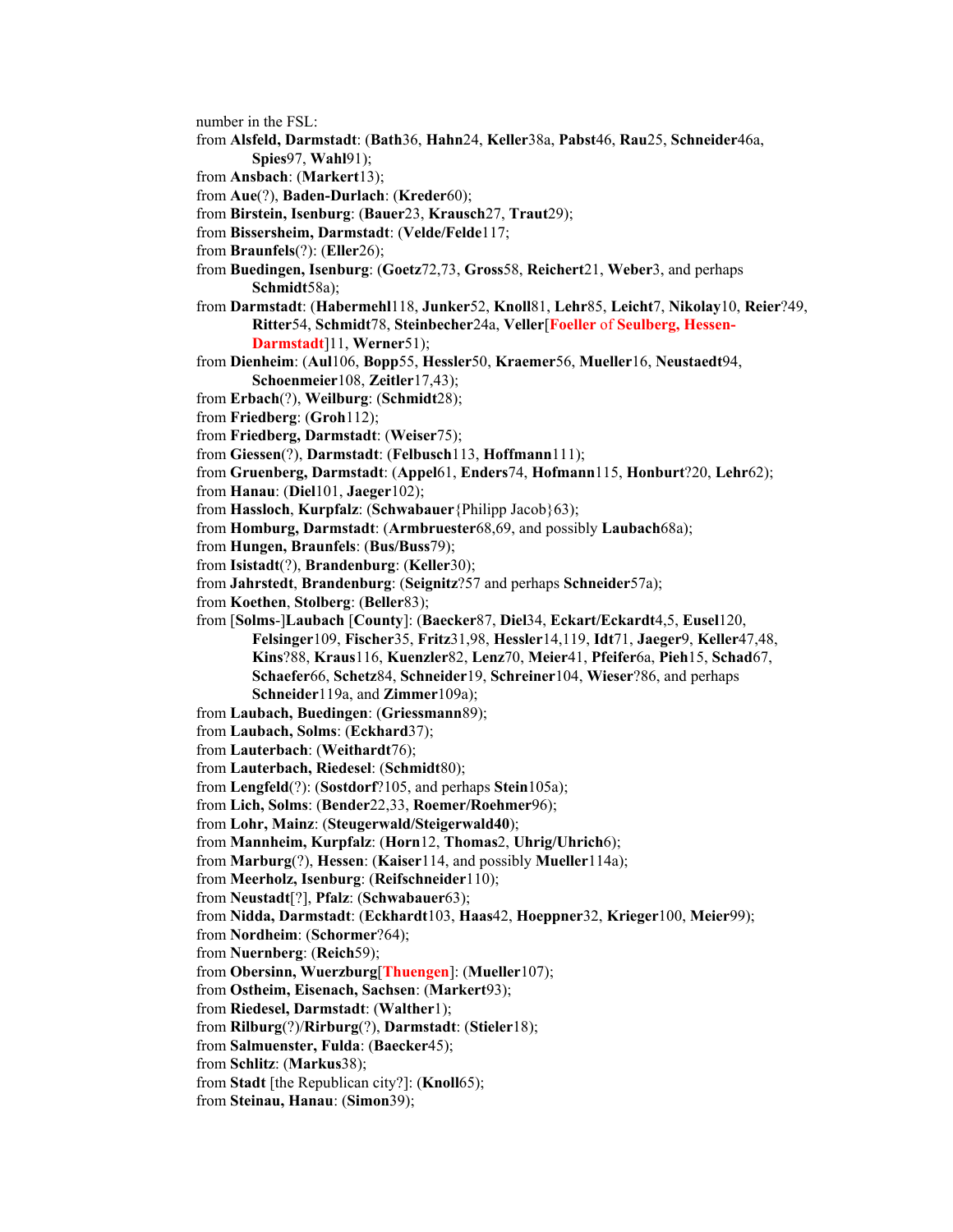from **Stolberg**: (**Schorg**8);

from **Ulrichstein**(?), **Darmstadt**: (**Funk**44);

from **Waechtersbach(?), Isenburg**: (**Sterz**95);

from **Weissenfels, Sachsen**: (**Kopp/Kopf**92);

from **Wertheim**: (**Puhl**?53);

from **Wetgra**(?), **Isenburg**: (**Bauer**77);

from **Winden**(?), **Wittenberg**: (**Haar**90);

there may have been an early settler Schroeder family not in the FSL but which was said in 1798 to be from Krasnoyar with no earlier village mentioned: **Schroeder**{Elizabeth}.

- **Krasnopolje**VV**,** a varient of the Russian name for **Preuss**VV.
- **Krasnopolye**VV**,** a varient of the Russian name for **Preuss**VV.
- **Krasnorynovka**<sup>VV</sup>: a form of the Russian name for **Keller**<sup>VV</sup>.
- **Krasnorynowka**<sup>VV</sup>: a form of the Russian name for **Keller**<sup>VV</sup>.
- **Krasnoyarovka**VV: an alternate spelling of **Krasnoyar**VV.
- **Krasnyj Jar**<sup>VV</sup>: an alternate spelling of **Krasnovar**<sup>VV</sup>.
- **Krasny Yar**<sup>VV</sup>: an alternate spelling of **Krasnovar**<sup>VV</sup>.
- **Krass**{Catharina}: married **Muth**{Johannes} in **Buedingen** 7 March 1766 (**Mai&Marquardt**#383). There is a line drawn through this entry in the original.
- **Krass**{Eliesab.}: married **Kuenold**{J.Konrad} in **Buedingen** 7 March 1766 (**Mai&Marquardt**#382 & **KS**140). **KS**141 says **Kuehnhold** came from **Ruedigheim** near **Gelnhausen**. No further information.
- **Krass**{M.Catharina/Katharina}: married **Steuckert**{Baltasar} in **Buedingen** 7 March 1766 (**Mai&Marquardt**#385). **KS**140 & 160 have {Kath.}. **KS**160 has {Bathasar} from **Bobenhausen** near **Buedingen**. Not found in any later source.
- Krassel/Grass {Andreas}: Danish records say this man left<sup>UC</sup> Niederhofen, Brackenheim Amt, **Brackenheim, Wuerttemberg** arriving at **Flensburg, Schleswig Royal Duchy** in July 1761 as the farmhand of **Fritzle**{Michael}; he was released from the Danish colonies in June 1763 (**EEE** p.422, for more see that). **KS**:82 and 131 say he was fromUC **Winterberg** (which Stumpp noted was in **Westfalen**) and in 1764 was sent on to the **Saratov** area as part of the group of colonists transported under the command of Captain Paykul and Cornet Rehbinder. He is listed in the **Dobrinka** FSL #54 as coming fromUC **Niederhof, Wittenberg**.

## **Krasser**{Johann}: was a godparent at the 15 Aug 1764 **Luebeck** baptism of a son of

**Schneyder**FN{J.Leonhard} and wife **Mirckler**{A.Maria} (**Mai&Marquardt**#1336). He not found in any later source.

- **Krastdorf**?<sup>GL</sup>, **Luxembourg**: an unidentified place said by the **Brabander** FSL to be home<sup>UC</sup> to a **Blei** family
- **Krastel**FN: said by the **Herzog** FSL to be fromUC **Pilsheim-bei-Schmidmuehlen,** [**Kur**-]**Bayern**.
- **Kratserber**?: the 1798 Norka census says this was the maiden name of the wife in one of the **Kildau** households (**Mai1798**:Nr207).
- **Kratz**FN: said by the **Bauer** FSL to be fromUC **Treto**(?), **Holstein**. In 1798 spelled both **Kratz** (**Mai1798**:Br34, 19 and 14) and **Krantz** (Br59).
- **Kratz**<sup>FN</sup>{Johannes}: said by the **Boaro** FSL to be from<sup>UC</sup> **Zelbig**(?). Spelled **Kratz** in 1798 (**Mai1798**: Mn23).
- **Kratz**?FN: see **Brozmann** of **Enders**.
- **Kratz**FN{A.Martha}: the **Buedingen** ML says this woman married in 1766 a **Vogel** man; by 1767 this couple was in **Katharinenstadt**, moving on to **Dobrinka** in 1768? (**Mai&Marquardt**#437).
- **Kratz**{A.Maria}: married **Ritter**{Johannes} in **Buedingen** 14 March 1766 (**Mai&Marquardt**#433 & **KS**140 & 151). On 4 July 1766 {Johan & A.Maria} with one child arrived in **Russia**, he said to be fromUC **Darmstadt** {**Kulberg**2313). Not found in any later source.

**Kratz**<sup>VV</sup>: another name for **Basel**<sup>VV</sup>.

- **Kratzka**VV: is a variant of **Kratzke**VV.
- **Kratzke**<sup>FN</sup>: said by the **Kratzke** FSL to be from<sup>UC</sup> **Ueckermuende/Ikormende, Preussisch Pommern.**
- **Kratzke**VV (aka **Pochinnaya, Potschinnaja, Potschinnoje, Podchinnyy, Gracka, Gratzka, Kratzka, Krackaja**) is a Lutheran German village on the western side of the Volga. Its FSL has been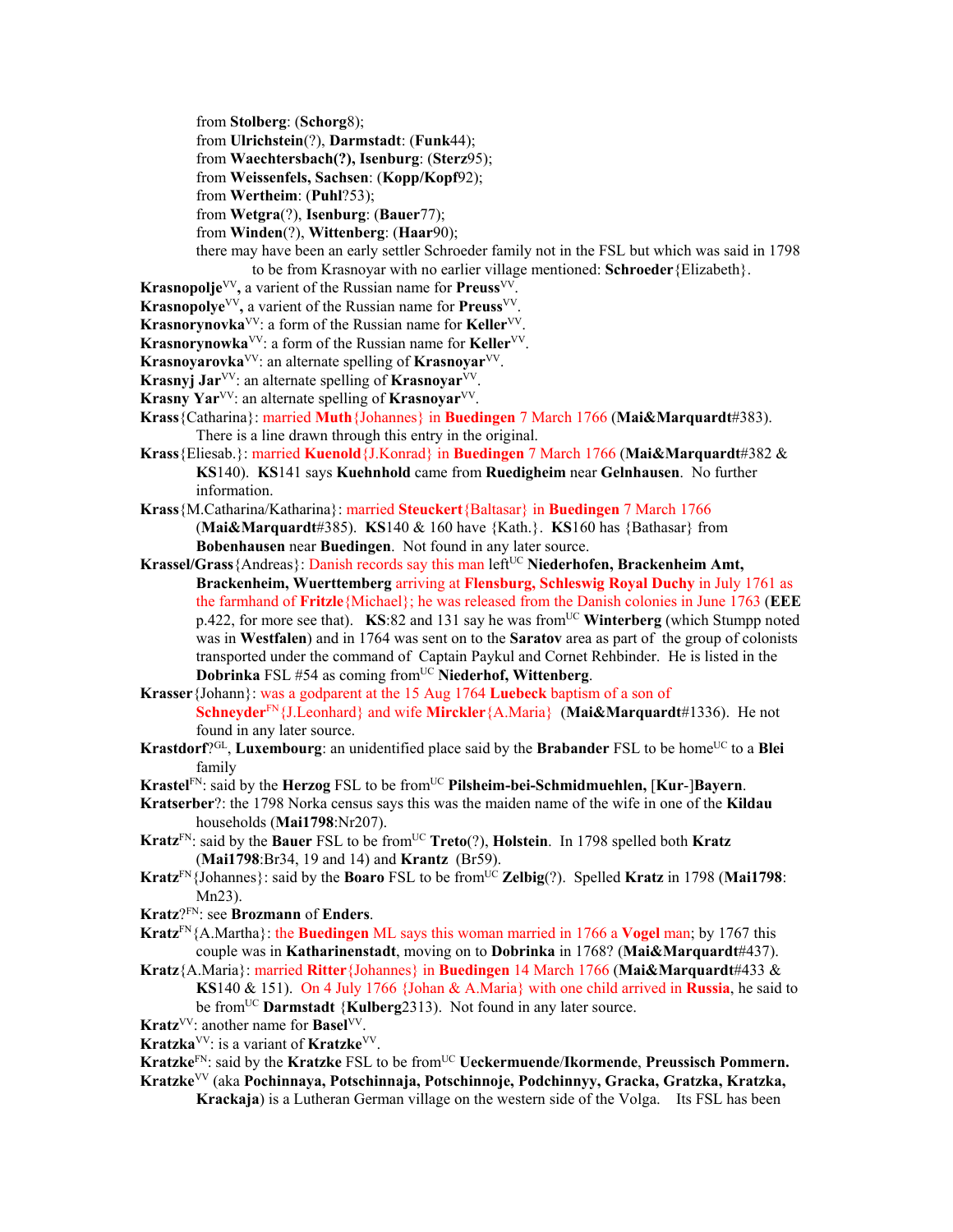published twice: first in Pleve, The German Colonies …, pp.401-410, and second in Pleve, Einwanderung …, vol.II, pp.449-461. According to them, the first settlers were from the following places with the family names shown here in parens. Spellings sometimes differ between the two sources – a spelling that is from the second source is presented here in standard bold, if it appears the same way in the first source it is underlined, if it appears only in the first source it is italicized:

from **Abo**, **Finnland**: (**Freiburg**); from **Anhalt-Zerbst**: (**Frick**); from **Auxerre**(?)/*Okser*(?), **Frankreich**: (**Moor**); from **Berlin**, **Preussen**: (**Burgardt**); from **Bern**/*Bren*: (**Steinkuhl**); from **Darmstadt**: (**Gross**); from **Duerkheim**/*Tirkim*(?), **Leiningen**/*Leining*: (**Gross**); from **Elben**/*Elbin*, **Preussen**: (**Maljawski**/*Malyavski*); from **Elsass**: (**Schunk**); from **Ero**(?), **Sachsen**: (**Hauf**); from **Hamburg**: (**Blum**, **Butler**, **Fischer**, **Fres**?, **Kislering**?); from **Hesse-Darmstadt**: (**Kipper**/**Gipper**?/*Giper*?); from **Hueffelsheim**/*Gifelsheim*(?), **Kurpfalz**: (**Buchsberger**); from **Kaiserslautern**, **Kurpfalz**: (**Reiswig**); from **Kemberg**(?)/*Kimber*(?): (**Sommer**); from **Kergbolan**(?), **Nassau**: (**Gross**); from **Kiel**, **Holstein**: (**Lange**); from **Krelos**(?), **Wittenberg**: (**Knaus**); from **Leipzig**, **Sachsen**: (**Hanschu**); from **Luebeck**: (**Nigens**?/**Niedens**); from **Machka**(?), **Preussen**: (**Frisch**); from **Mecklenburg**: (**Becker**); from **Mecklenburg-Schwerin**,: (**Burmeister**); from **Munsam**(?)/*Munsyam*(?) [Monsheim], **Kurpfalz**: (**Michaelis**); from **Nauleis**(?)/*Nailos*(?), **Wittenberg**: (**Bender**); from **Neplasheim**(?), **Wittenberg**: (**Knaus**); from **Nordhausen**: (**Rausendan**?); from **Nortorf**/*Nortow*(?), **Holstein**: (**Rowetter**); from **Oberappenfeld**(?)/*Oberhaltfeld*, **Hessen-Kassel**: (**Lisberg**); from **Rabitsch**(?)/*Rabicz*, **Polen**: (**Risch**); from **Rostock**, **Mecklenburg**: (**Schroeder**/*Schraeder*); from **Rupen**/*Rieben*, **Brandenburg**: (**Westfal**); from **Saarbruecken**, **Nassau**: (**Mueller**/*Miller*); from **Sachsen**: (**Zuege**/*Zuge*); from **Salzwedel**, **Brandenburg**: (**Schneider**); from **Segeberg**, **Daenemark**: (**Naft**); from **Stadt**, **Bremen**/*Breschen*(?): (**Rubke**); from **Stendal**/*Stedal*, **Brandenburg**: (**Wolf**); from **Sternberg**, **Mecklenburg**: (**Ankorholtz**); from **Stockholm**, **Schweden**: (**Lungrin**/*Lingren*?); from **Stralsund**, **Schwedisch Pommern**: (**Wittke**); from *Tiren*(?), **Muelhausen**: (**Kistner**); from **Tjunkoeping**(?)/*Tinkepin*(?), **Schweden**: (**Knopp**/*Knop/Knopf*); from **Torgau**, **Sachsen**: (**Koenig**); from **Ueckermuende**/*Ikormende*, **Preussisch Pommern**: (**Kratzke**); from **Ulm**: (**Schakin**?); from **Wibstrand**(?)/*Wiebstrant*(?), **Finnland**; (**Fabrizius**);

from **Wiesbaden**, **Nassau**: (**Mueller**/*Miller*).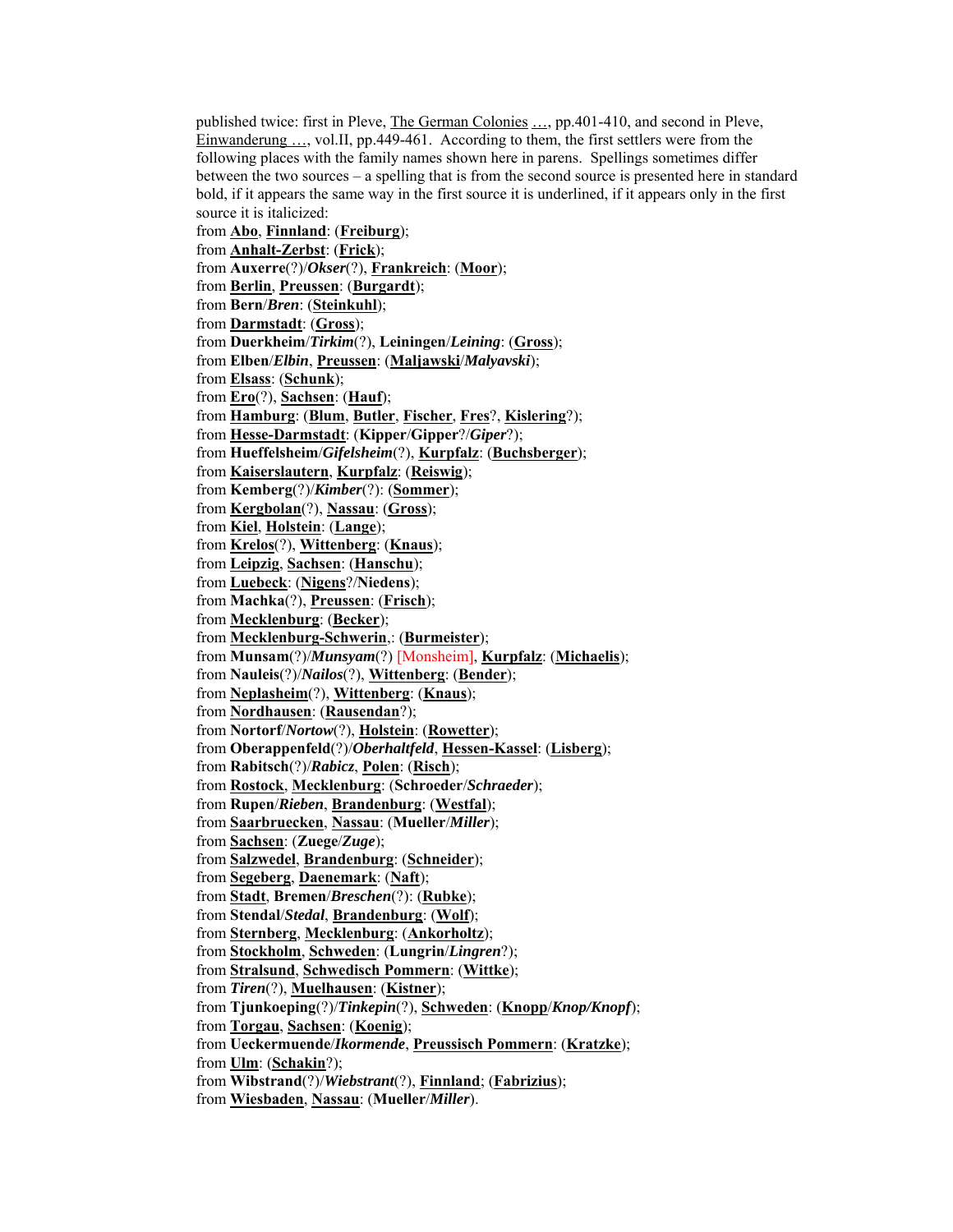**Krau**FN: go to **Grau**.

**Kraus/Gauss/Krause/Krauss/Grauss** all interfiled below:

- **Kraus**{Barbara}: she and her **Meis** husband, a **Beauregard** first settler (bo112), were in the 1798 **Zug** census(Zg19). She probably was his second wife: in the **Beauregard** FSL (bo46) there was a Barbara of the right age, wife of Johannes **Maerz** who does not seem to appear anywhere in **Mai1798**.
- **Gauss**FN: **Gerhard Lang** found that she married **Beisel**{Friedrich Jacob} in **Meimsheim** in 1746. Mistakenly rendered **Kraus** in the 1798 **Dreispitz** census.
- **Krauss**<sup>FN</sup>: said by the **Doenhof** FSL to be from<sup>UC</sup> Gelnhausen (no locality mentioned). Later spelled **Kraus**.
- **Kraus/Krauss**FN{Andreas}: of Reformed faith, fromUC **Bern, Switzerland** then lived 4 years in **Brandenburg** (as a colonist?), he arrived at **Fridericia, Juetland Royal Province** in May 1760. With his **Guetlen** financè {Margaretha} and his 4 step daughters, he received permission to leave **Denmark** in July 1763 (**EEE** p.489). By July 1765 they had settled in **Enders** FSL #9 which said he was fromUC **Bern**, **Schweiz**. According to **Lange** this man and his **Guethle** wife settled for a while in **Friedrichsau**, **Schleswig-Holstein**, prior moving on to Russia. **KS**140 has him as **Krause**{Johann} from **Schweden** with wife and 4 children. I cannot find this family in the 1798 Volga censuses. **KS**:82 says this Reformed faith party of 5 was from<sup>UC</sup> Schweden and in 1764 was sent on to the **Saratov** area as part of the group of colonists transported under the command of Captain Paykul and Cornet Rehbinder. I have not found them in any published FSL.
- **Kraus/Krause**FN{Gottlieb}: on 4 July 1766 **Krause** and wife {Christina} arrived in **Russia** he said to have come from [**Anhalt-**]**Zerbst** (**Kulberg**1276). Later in 1766 [**Krause]** and wife {Christina Friederica} in **Oranienbaum** took transport for the **Volga (T**5384-5385). By 25 July 1765 this couple had settled at **Fischer** FSL #15 he said to be from<sup>UC</sup> Ersterk?, Schlesien. In 1798 they were still in **Fischer,** her maiden name given as **Stang (Mai1798**:Fs21).
- **Kraus**FN: the other Kraus was said by the **Fischer** FSL to have no known place of origin; while his wife was said to have come from **Schnerbil**?, **Polen**.
- **Kraus/Krause/Krauss**FN{Christoph/Christian Wolfgang}: fromUC **Neckargartach, Heilbronn Imperial City**, arrived at **Flensburg, Schleswig Royal Duchy** in June 1762 as the farm hand of **Kohl**{J.Oswald}. He was registered in **Denmark** as late as June 1763 (**EEE** p.488). By June 1765 with wife and son he had settled in **Holstein** FSL #28 which said he was from<sup>UC</sup> **Hohn-am-Berg**(?). According to **Lange** this man settled in **Flensburg**, **Schleswig-Holstein**, prior moving on to Russia.
- **Kraus**<sup>FN</sup>: said by the **Kano** FSL to be from<sup>UC</sup> Gutenfuerst? with **Hauptrock**? step-children in the household.
- **Kraus**{Andreas}<sup>FN</sup>: listed by both the 1816 **Kassel** census (#38) and **KS**:342 without origin. Using **FHL**#1,860,320 the **GCRA** proved origin in **Satteldorf**, **Crailsheim** [**Amt**], **Wuerttemberg**.
- **Kraus**FN{J.Caspar}: fromUC **Freyensehen** married **Volck**{Eva} in **Buedingen** 17 April 1766 (**Mai&Marquardt**#553). **KS**140 has **Freienseen** near **Giessen,** and **Volk**. On 8 Aug 1766 this couple arrived in **Russia**, he said to be from **Laubach** (**Kulberg**4158). Not found in **T**.By 20 July 1767 {Kaspar & Eva} had settled at **Krasnoyar** FSL #116, he said to be fromUC [**Solms-** ]**Laubach** [**County**].
- **Kraus**{Margaretha}: see **Schon**{Margaretha} of **Luzern**.
- **Krauss**{Joanna}: was the first wife of **Asselborn/Aselborn**{Nicolaus} with whom she had 9 known children including 3 sons who, following her death in 1764, accompanied [Nicolaus}and his new wife to **Mariental**. For more detail go to http://cvgs.cuportland.edu/origins/a/asselborn\_mariental.cfm
- **Kraus**FN: said by the **Messer** 1798 census to be the maiden name of frau **Goebel** (**Mai1798**:Ms26). According to the **Buedingen** ML a **Gebel** man fromUC **Petersroth** married a **Kraus** woman fromUC **Spielberg**; by 1767 this couple was in **Messer** (**Mai&Marquardt**:506). [This family is listed in the **Messer** FSL immediately next door to the family listed next here – rak]
- **Kraus**<sup>FN</sup>: said by the **Messer** FSL to be from<sup>UC</sup> **Isenburg** (no locality mentioned). [It seems likely he came from the same place as frau **Goebel** just mentioned – rak].
- **Krause/Kraus**{J.Gottlieb}: married **Schroeter**{Sophia Friederike} in **Rosslau** 10 April 1766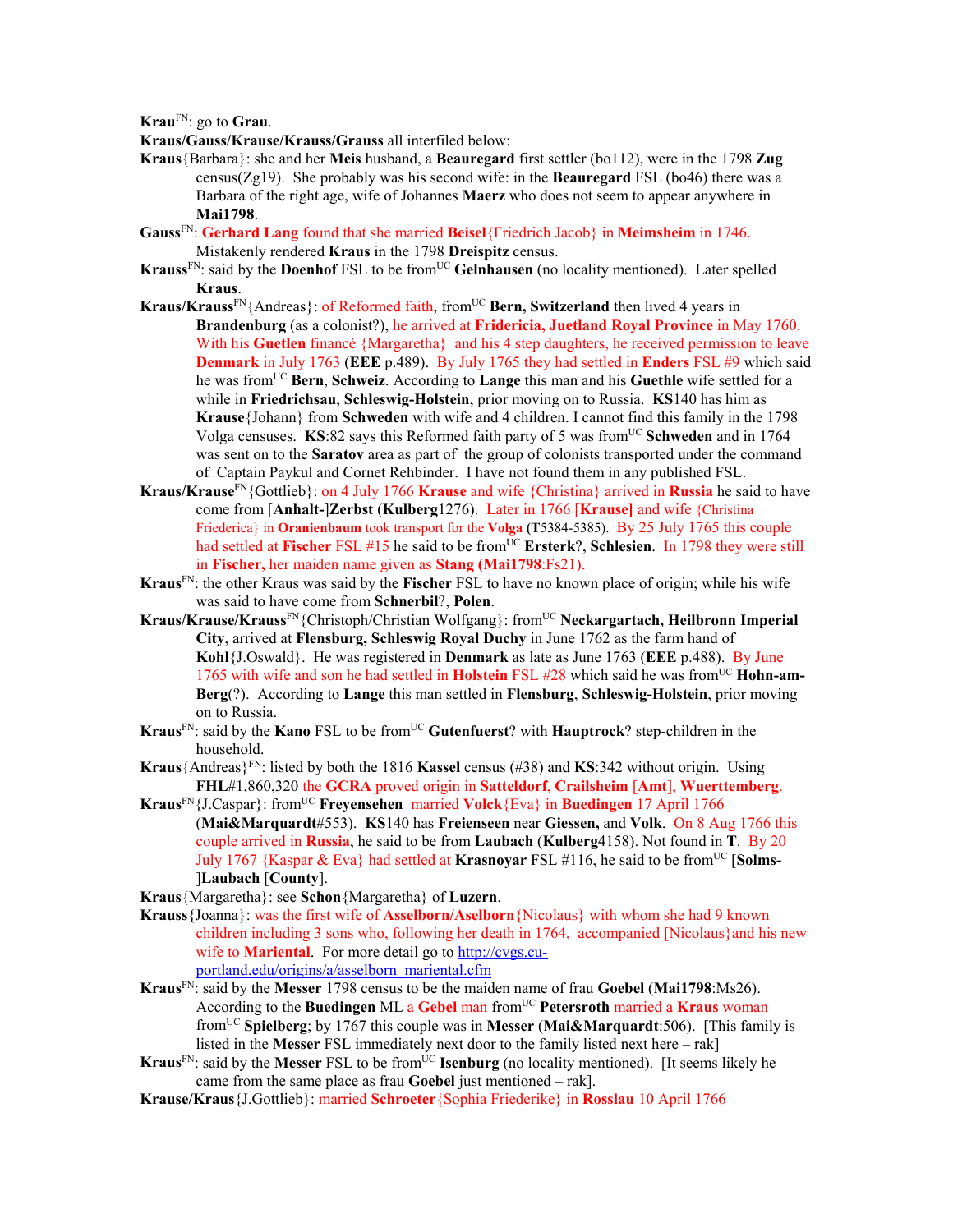(**Mai&Marquardt**#940). Not found in **Kulberg** or in **T**. By 17 June 1767 **Kraus**{Gottlieb & Frederika} had settled at Orlovskaya FSL #31, he said to be from<sup>UC</sup> [Anhalt-]Zerbst [**Principality**] (no locality indicated). The wife's maiden name was given as **Schreiter** in 1798 (**Mai1798**:Or43).

- **Kraus**FN**:** the **Preuss Miller/Mueller** family was said to have been from **Halle**GL**, Brandenburg.** The 1798 census indicates that Miller's wife's maiden name was **Kraus**.
- **Kraus**FN: said by the **Reinhard** FSL to be fromUC **Anklam**, [**Preussisch Vor**-]**Pommern**, Spelled **Krause** in 1798 (**Mai1798**:Ur18).
- **Kraus**FN{Sophia Christina}: said by the 1798 **Reinwald** census to be the maiden name of frau **Holzwarth**{Michael} (**Mai1798**:Rw21).
- Kraus {Johannes}<sup>FN</sup>: said by the **Reinwald** FSL to be from<sup>UC</sup> Stolberg, Sachsen. For 1793 and 1798 see **Mai1798**:Mv2414, Ks5, and maybe Rw12?
- **Kraus**{Margarethe}<sup>FN</sup>: this wife of Johannes was said by the **Reinwald** FSL to be from<sup>UC</sup> **Mannheim**, **Kurpfalz**.
- **Kraus/Krause**{Martin}FN: arrived at **Flensburg, Schleswig Royal Duchy** in March 1762. With wife and son {J.Heinrich}, he deserted **Denmark** in May 1765 (**EEE** p.487). By July 1766 they had settled at Reinwald FSL #19 which said he was from<sup>UC</sup> Stolberg (no locality mentioned). His widowed daughter **Diener**{Sophia} married **Holzwarth**{Michael} in June 1763 in **Denmark** (**EEE** p.453). By July 1766 they had settled in **Reinwald** FSL (#25). For 1798 see **Mai1798**:Rw16 and maybe 12?
- **Krause**<sup>FN</sup>: said by the **Rosenheim** FSL to be from<sup>UC</sup> Seddin, [Kur-]Brandenburg, with a **Zuender**/**Zander** step-daughter in the household. I could not identify him or any descendant in **Mai1798**.
- **Krause**<sup>FN</sup>: the wife was said (no locality mentioned) by the **Rosenheim** FSL to be from<sup>UC</sup> **Danzig** [Free **City**].
- **Kraus**FN{A.Katharina}: wife of Schneider{J.Adam} who was said by the **Stahl-am-Karaman** FSL (#36) to be fromUC **Gening**. David Schmidt has proven that she was a **Kraus** who married a **Schneider**{J.Adam} in the village of **Weissenbach**, **Thuengen Barony** before they left for Russia..
- **Kraus**{Adam,Burkhard,J.Caspar,Johannes the younger}: said by the **Stahl-am-Karaman** FSL (#37) to be four brothers fromUC **Gening** (early translation) or **Dienheim** (later translation), both being misapproximations for the **Thuengen Barony**. **Marianne Sutter** proved Johannes the younger was baptized in **Weissenbach**, **Thuengen Barony** a son to **Kraus**(elsewhere **Grauss**){Hans Adam} (**Weissenbach** Bapt. Records). **Schneider**{Margarethe} was the wife of **Kraus**{Adam}
- **Kraus** {Johannes the elder  $E^N$ : said by the **Stahl-am-Karaman** FSL (#43) to be from <sup>UC</sup> **Gening** (early translation) or **Dienheim** (later translation), both being misapproximations for the **Thuengen Barony**. **David Schmidt** proved that in 1766 he paid an exit tax in **Rossbach**, **Thuengen Barony** so that he could take his family to **Russia** (**Wuerzburg** Archives). **Marianne Sutter** proved he was a son of **Grauss**{Hans Adam} and married **Ritter**{A.Christina} daughter of **Ritter**{Hans Caspar} in **Rossbach**, **Thuengen Barony** in 1762 (**Rossbach** records in **Zeitlofs** church books). However she died and he arrived in **Stahl-am-Karaman** with **Schnarr** brothersin-law and a **Schnarr**{A.Sabina} [second] wife. By 1798 the name is spelled **Krause**, he has a young **Rein**{A.Margaretha} [third] wife, while his earlier [second] wife is said to be deceased but in fact was separated and head of her own household (**Mai1798**:Sk08,26).
- **Kraus**<sup>FN</sup>: said by the **Volmer** FSL to be from<sup>UC</sup> **Rothenburg.** Later spelled **Krauz.**
- **Kraus**{Magdalena}: she apparently was in **Zug** in 1772 when her daughter left there to marry in **Rosenheim**; they appear in no FSL and may have been **Zug** first settlers.
- **Krus**{E.Dorothea}: and husband **Weymer**{J.Heinrich} had a daughter baptized in **Luebeck** 13 Oct 1766 (**Mai&Marquardt**#1345). Not found in any later source.
- Kraus {Henriette Friederike Charlotte}: from<sup>UC</sup> the **Pfalz married Hernemann** {J.Michael} 1 Sept 1765 in **Danzig** (**Mai&Marquardt**#763 & **KS**164). They may be the **Hermann** couple {Michael & Regina} who arrived in **Russia** with two sons on 13 Sept 1766, he said to be of the reformed faith and from<sup>UC</sup> the **Pfalz** (**Kuhlberg**5927). Not found in any later sources.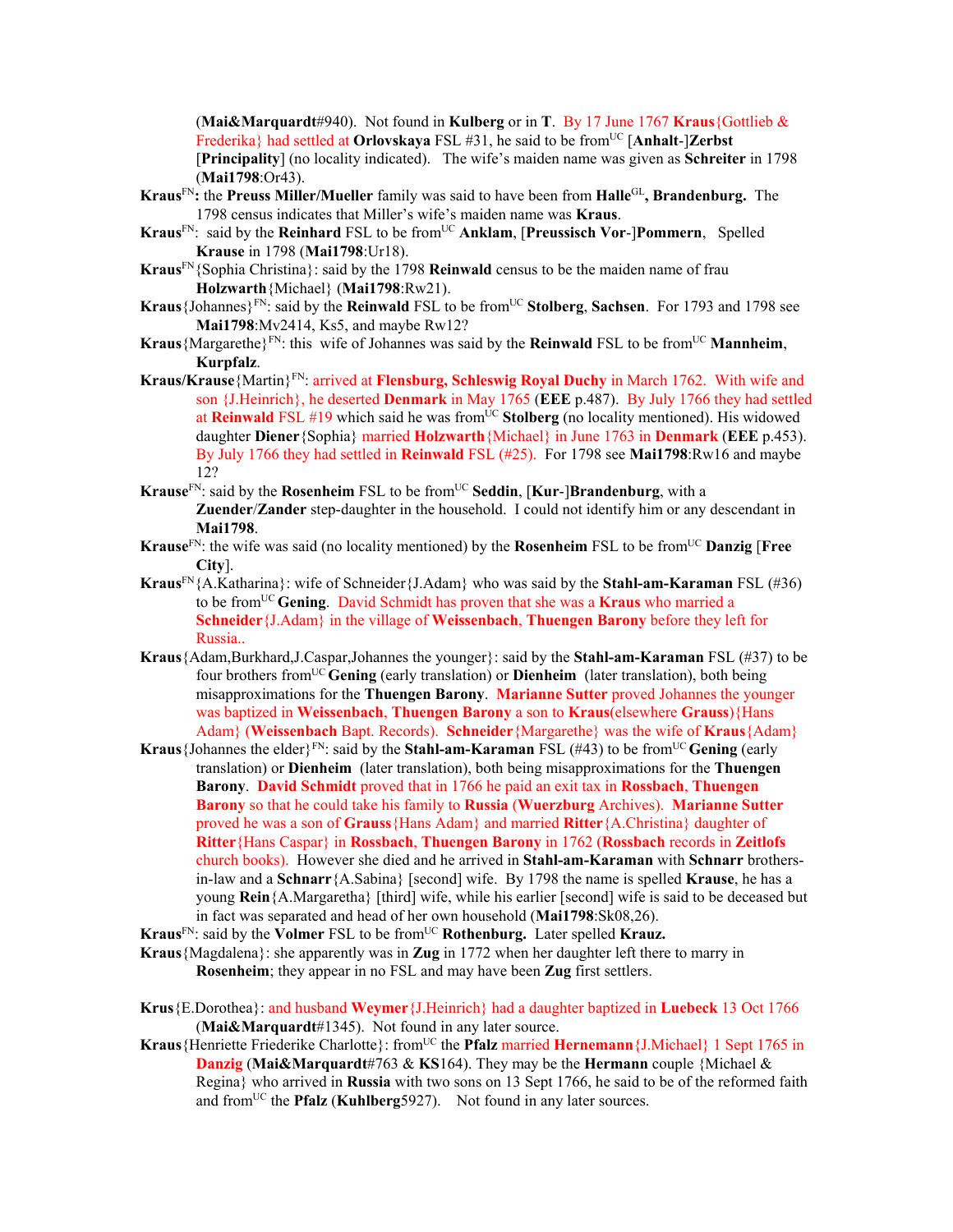**Krausch**<sup>FN</sup>: said by the **Krasnoyar** FSL to be from<sup>UC</sup> Birstein, Isenburg.

- **Krause**<sup>FN</sup>: frau **Schaefer**, nee Krause, said by the **Louis** FSL to be from<sup>UC</sup> Saargemuend, Lothringen.
- **Krause**{Adam}FN: who married **Ibe**{Sophia}. I could not find him as a Krause in any FSL, but this is probably Kraus{Adam} of **Stahl-am-Karaman**, who may have married the **Ibe** girl about 1774 in either **Urbach** or **Stahl-am-Karaman** (**Mai1798**:Sk10).
- **Krause**{Andreas}: **KS**:82 and 140 say this Reformed faith man was from<sup>UC</sup> **Koenigsberg** and in 1764 was sent on to the **Saratov** area as part of the group of colonists transported under the command of Captain Paykul and Cornet Rehbinder. **KS**140 has him as {Johann}. I have not found them in any published FSL.
- **Krause**{Daniel}: **KS**140 was from **Meckklenburg.**
- **Krause**{David}: **KS**:82 and nnn say he was from<sup>UC</sup> Meklenburg and in 1764 was sent on to the **Saratov** area as part of the group of colonists transported under the command of Captain Paykul and Cornet Rehbinder. I have not found them in any published FSL.
- **Krauss**{Isaac}: **KS**140 says he was from **Reisen an der Bergstrassse**.
- **Krause**FN: interfiled with **Kraus**.
- **Krausewald(t)**FN{J.Siegmund/Sigmund}: married **Herbst**{Sophie Henrijette} in **Ropsslau** 25 May 1766 (**Mai&Marquardt**#989). On 8 Aug 1766 he and wife {Elisabeth} arrived in **Russia**, he said to be from **Sachsen** (**Kulberg**#320). By 16 Aug 1766 he and wife {Sophia Henriette} had settled at **Jost** FSL #43, he said to be fromUC **Dresden**, **Sachsen**.
- **Krausewaldt**FN: see **Krausewald**.
- **Krauss**FN: interfiled with **Kraus**.
- **Kraut**<sup>FN</sup>: said by the **Anton** FSL to be from<sup>UC</sup> Detmold<sup>GL</sup>, Lippe. In 1798 the wife's maiden name was given as **Maier** (**Mai1798**:An19).
- **Kraut**FN: said by the **Dobrinka** FSL to be fromUC **Ambap**(?), **Wittenberg**.
- **Kraut**{Christoph}: Lutheran, fromUC **Grosssachsen, Heidelberg Oberamt, Kurpfalz**, arrived at **Fridericia, Juetland Royal Province** in May 1760. With wife and son he last reregistered in **Denmark** in April 1763 (**EEE** p.489). **KS**:82 and 140 say this party of 2 from<sup>UC</sup> Winterberg (which Stumpp noted was in **Westfalen**) in 1764 was sent on from **Oranienbaum** to the **Saratov** area as part of the group of colonists transported under the command of Captain Paykul and Cornet Rehbinder. By April 1765 they had settled in **Dobrinka** FSL #24 which said he was fromUC **Ambap**(?), **Wittenberg**.
- **Kraut**{Konrad}: **KS**:82 and 140 he was fromUC **Winterberg** (which Stumpp noted was in **Westfalen**) and in 1764 was sent on to the **Saratov** area as part of the group of colonists transported under the command of Captain Paykul and Cornet Rehbinder. I have not found them in any published FSL. **Krauter**FN: see **Kraeuter**.

**Krautheim**<sup>GL</sup>, **Kurmainz**:an unidentified place said by the **Kamenka** FSL to be home<sup>UC</sup> to a **Vogt** family. **Krauz**FN: see **Kraus.** 

- **Kraz**?FN{Conrad}: said by the **Boaro** FSL to be from<sup>UC</sup> **Obernau**. This couple probably had died before the 1798 Volga censuses.
- **Kraz**FN: also see **Kratz**.
- **Kreb**FN: said by the **Ernestinendorf** FSL to be the maiden name of frau **Koch** (**Mai1798**:Pb28).
- **Kreb**FN: listed in the1798 **Pobochnja** census (**Mai1798**:Pb28) but found in no FSL so may have been among the **Pobochnaya** first settlers.
- **Kreb/Greb/Grueb**FN{Johann}: married **Simons**{Elisabeth} 8 Sept 1766 in **Luebeck**  (**Mai&Marquardt**#128). Not found in **Kulberg**. Later in 1766 **Grueb**{Johannes & Eva Catarina} and 2 children in **Oranienbaum** took transport for the **Volga** (**T**393-396). By 24 Aug 1767 {Johannes} widowed and 2 children had settled at **Stephan** FSL #23, he said to be from **Windhausen**, [**Hessen-Darmstadt Landgraviate**]. Spelled **Kreb** in 1793 and 1798 (**Mai1798**:Mv2842, Ho17, Sp6 and 12) .
- **Krebe** $\{J, Just\}$ <sup>FN</sup>: a single man said by the **Ernestinendorf** FSL to be from<sup>UC</sup> Burg Gemuenden, [**Hessen-Darmstadt Landgraviate**]. I could not find him or any likely descendants in the 1798 Volga censuses.
- **Krebs/Krett**(?)FN{J.Friedrich}: married in **Buedingen** on 7 March 1766 **Bock**{Christine}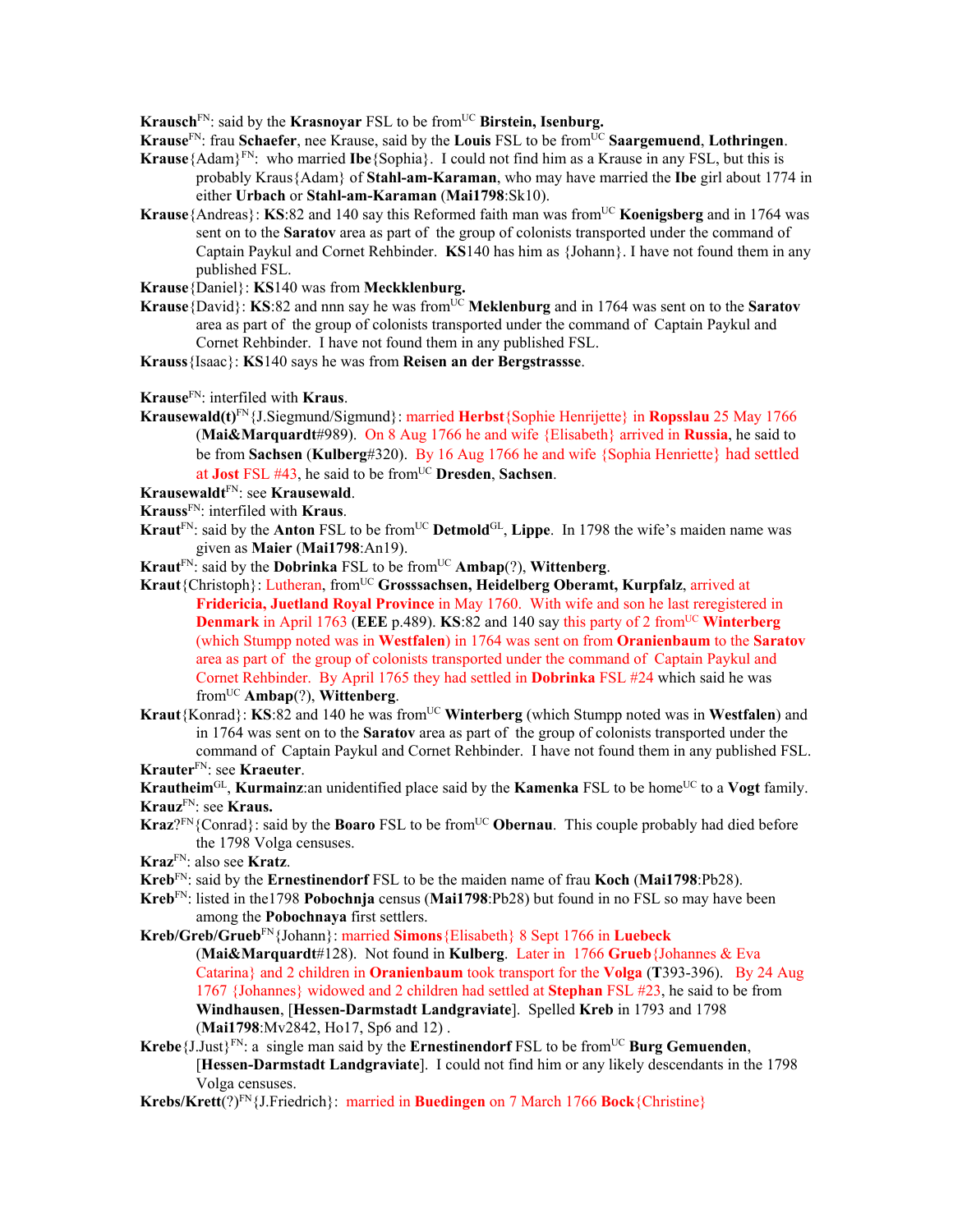(**Mai&Maraquardt**#384). They arrived in **Russia** on 31 May 1766 when he was said to be fromUC **Hanau** [**County**] (**Kulberg**533). Not found in **T**. By 1767 they had settled in **Frank** FSL #16 which said he was fromUC **Grossenhausen, Hannover**. Hannover, here, surely is a mistake for Hanau. For 1798 see **Mai1798**:Fk39.

**Krebs**<sup>FN</sup>{Hans Georg}: said by the **Galka** FSL #28 to be from<sup>UC</sup> **Klitten**, **Wittenberg**[?]. I could not find this family in the 1798 Volga censuses.

**Krebs/Krebes**{Gottfried}: married **Freyhoff**{Elisabeth} 20 June 1766 in **Luebeck**  (**Mai&Marquardt**#107 & **KS**140). This **Krebes** couple with 2 children arrived in **Russia** 13 Sept 1766, he said to be from **Sachsen** (**Kuhlberg**4406). Later in 1766 in **Oranienbaum** this Lutheran couple took transport for the **Volga** (**T**4478-4481). Not found in any latger source.

**Krebs**{Johannes|: **KS**140 says he was from **Densburg** near **Fritzlar**. Not found in any later source.

- **Krebst** FN: said by the **Kano** FSL to be from<sup>UC</sup> **Krina** with **Friehof** step-sons in the household. I could find neither family in the 1798 Volga censuses.
- **Krecker**?FN: said by the **Messer** FSL to be from<sup>UC</sup> **Isenburg** (no locality mentioned).
- **Kreder**<sup>FN</sup>: said by the **Krasnoyar** FSL to be from<sup>UC</sup> **Aue**(?), **Baden-Durlach.**
- **Krefeld**<sup>FN</sup>: frau Ubre said by the **Katharinenstadt** FSL to be from<sup>UC</sup> **Kirchhalt**, **Hanau**. Also spelled **Crefeld**.
- **Krege**FN{Christoph}: said by the **Bettinger** FSL to be fromUC **Klingen**. **S**pelled **Kreh** in 1798 (**Mai1798**:Bt4).
- **Krege**FN{J.Ernst}: said by the **Bettinger** FSL to be fromUC **Lingenau**. **S**pelled **Kreh** in 1798 (**Mai1798**:Bt43).

**Kreh**FN: see **Krege**.

- **Krehfeldinger**FN: see **Kreweldinger**.
- **Krehmer**{A.Marg.}: **KS**146 says she married **Mueller**{J.Peter} in **Luebeck**, no date given.No further information. This entry appears to be a mistake – ed.
- **Kreibel**FN: said by the Kromm version of the **Jagodnaja Poljana** FSL to be have come, later than the first settlers (p.137), from<sup>UC</sup> Schwetzingen, Baden, near Mannheim.
- **Kreibel/Kreibil**: **KS**140 says he left **Schotten** near **Buedingen** to go to **Jag. Poljana**. Not identified in any other source.

**Kreick**FN: see **Kreiek.** 

- **Kreiek**<sup>FN</sup> said by **Kuhlberg4932** and the **Huck** FSL to be from<sup>UC</sup> **Isenburg** (no locality mentioned). Later spelled **Kreick**..
- **Kreiensen**: is 17.5 km N of **Northheim**.
- **Kreigel**FN: see **Kroegel**.
- **Kreiger**FN: listed by both the 1816 **Neudorf** census (#120) and **KS**:343 with no origin. See the **GCRA** book for a bit more.
- **Kreil**FN: not found in an FSL but was in the 1775 **Grimm** census #25. For 1798 see **Mai1798**:Gm68 and Kt44.
- **Kreilich**FN{Susanna}: married in **Buedingen** 17 April 1766 **Scheurer**{J.Philipp} (**Mai&Marquardt**#544 & **KS**140& 154). Not found in **Kulberg** or in **T**. Listed in **Grimm** in 1775 (**Mai&Marquardt**#544). In 1798 {Philipp} was at **Grimm** #30 with wife {M.Katharina} (**Mai1798**:Gm30).

- **Kreiner** FN: said by the **Urbach** FSL to be from<sup>UC</sup> Sinsheim, **Kurpfalz**. Spelled **Kreinert** in 1775 (**Mai1798**:Mv2894).
- **Kreiner**FN: see **Kreinert**.
- **Kreinert**FN: said by the **Schaefer** FSL to be fromUC **Bei-der-kirch**?, **Wuerttemberg**[sic]. Spelled **Kreinert** (Mai1798:Sf23), **Kreiner** (Sf20) and **Greiner** (Ka94) in 1798.
- **Kreinert**FN: his wife, likely the widow of **Markus**, was said by the **Schaefer** FSL to be fromUC **Kiel**, **Holstein**[-**Gorttorp Duchy**].

## **Kreinert**FN: also see **Kreiner**.

**Kreis**: a large administrative district; "circle" in English.

**Kreis**{A.Regina}FN: in 1798 she is was said to have come from **Rosenheim** (Pl30) but I cannot find her in any FSL.

**Krein**FN: see **Krain**.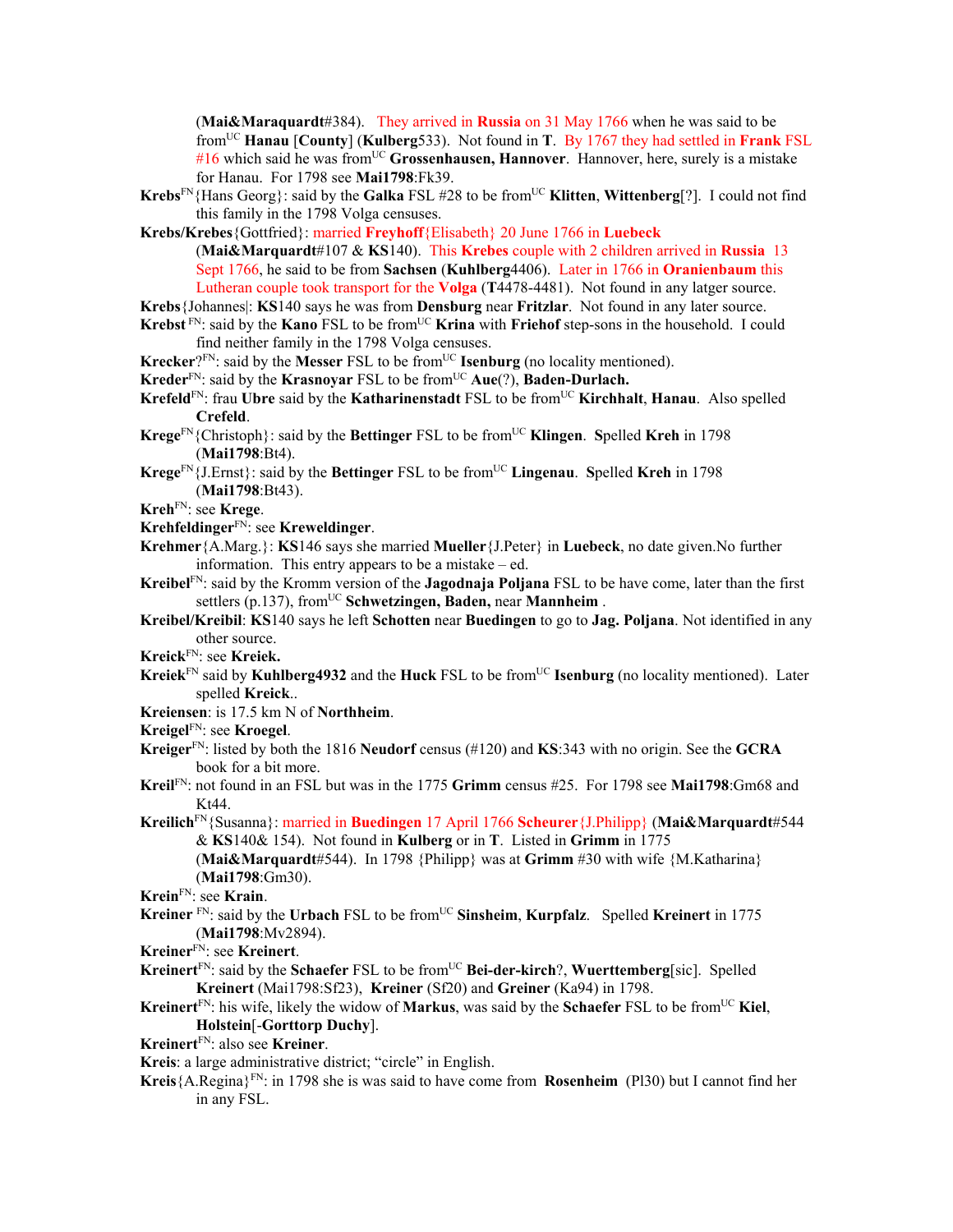- **Kreis**<sup>FN</sup>: said by the **Seelmann** FSL to be from<sup>UC</sup> **Reuth**, **Bamberg** [Bishopric]. For possible 1798 see **Mai1798**:Ps67.
- **Kreis**{Friedrich,Heinrich,Jacob}: I could not find them in any published FSL but they are in the 1798 **Schulz** census (**Mai1798**:Sz11,4,1).

**Kreispies**{A.Maria}: see **Weisbecker**{J.Jakob} of **Zug**.

**Kreiter/Kreuter**<sup>FN</sup>: said by the **Belowescher Kolonien** FSL to be from<sup>UC</sup> Gelhausen. That surely is **Gelnhausen**.

**Kreitlein**FN: see **Kretlein**.

**Kreler**?FN: said by the **Ober-Monjou** 1798 census to be the maiden name of frau **Biehl** (**Mai1798**:Om70). **Krell/Kroell**<sup>FN</sup>: said by the **Belowescher Kolonien** FSL to be from<sup>UC</sup> Dingen.

- **Krelos**(?)<sup>GL</sup>, **Wittenberg**: an unidentified place said by the **Kratzke** FSL to be home<sup>UC</sup> to a **Knaus** family. **Krem..., Hesse-Darmstadt:** said by the **Walter** FSL to be home<sup>UC</sup> to a **Kippert** family. The **Walter**
- **Research Group** has identified this as a **Klippert** family from<sup>UC</sup> Crainfield(?), Hessen.
- **Kremel**<sup>FN</sup>: said (no locality mentioned) by the **Rosenheim** FSL to be from<sup>UC</sup> **Danzig** [Free City]. I could not identify any member or descendant of this family in **Mai1798**.
- **Kremel**<sup>FN</sup>: the wife was said by the **Rosenheim** FSL to be from<sup>UC</sup> Seelow, Preussen.

**Kremell**  $\text{FN}$ : said by the **Warenburg** FSL to be from<sup>UC</sup> **Eichstedt**. I could not find this man in **Mai1798**. **Kremer**: filed amongst **Kraemer**.

- **Kremerew**?, [Kur-]Trier: an unidenified place said by the Hoelzel FSL to be home<sup>UC</sup> to a **Pusterin**/**Bustert** family.
- **Kremmeldorf** GL: see **Kremsdorf**.
- **Krempel**: go to **Krenple**.
- **Kremrer**? $\bar{F}N$ : said by the Stumpp supplement to the **Dietel** FSL to be from<sup>UC</sup> **Wuerttemberg** (no locality indicated). I could not find them in the 1798 Volga censuses.
- **Kremsdorf**<sup>GL</sup>, **Bamberg** [Bishopric]: an unidentified place said by a Woehrd ML to be home<sup>UC</sup> to a Rohr woman who in 1766 married a **Niclas** man; by 1767 this couple was in **Kano** (**Mai&Marquardt**#324). The place probably is **Kremmeldorf** some 6.5 miles NE of **Bamberg** city.
- **Krenchel/Krenkel**{Andreas}: fromUC **Dietlingen**, **Baden-Durlach** married **Renck**{M.Elisabeth} 5 April 1766 in **Friedberg** (**Mai&Marquardt**#303). On 18 June 1766 **Krenkel**{Andreas & Maria} arrived in **Russia**, he said to be from **Baden-Durlach** (**Kulberg**#871). Not found in any later source.
- **Krenpel/Krempel**{Christian}: **KS**:82  $\&$  140 say he was from<sup>UC</sup> **Danzig** and in 1764 was sent on to the **Saratov** area as part of the group of colonists transported under the command of Captain Paykul and Cornet Rehbinder. I have not found them in any published FSL.
- **Krenreaus**? $GL$ , **Polen**: an unidentified place said by the **Enders** FSL to be home<sup>UC</sup> to a **Brozmann** orphan although it says his family name may have been **Kratz**?.
- **Krenter**FN: said by the **Belowescher Kolonien** FSL to be fromUC **Gellhausen** who married a **Weinrich** woman in **Oranienbaum**. That surely is **Gelnhausen**.
- **Krentz**<sup>FN</sup>: said by the **Warenburg** FSL to be from<sup>UC</sup> Steeden, [Wied-]Runkel [County]. I could not find them in **Mai1798**.
- **Krentz**FN: also see **Grentz** and **Grenz**.
- **Krentzer**<sup>FN</sup>: said by the **Seewald** FSL to be from<sup>UC</sup> **Holzkirchen**, **Wuerzburg**.e
- **Krentzer**FN: also see **Grenzer**.
- **Krentznach**GL**, Kurpfalz**: an unidentified place said by the **Volmer** FSL to be home to a **Beilmann**  family. This surely is **Bad Kreutznach** some 20 miles SW of **Mainz** city.
- **Krenzer**FN: said by the **Herzog** FSL to be fromUC **Roding,** [**Kur**-]**Bayern**.
- **Krenzer**FN: this family name was found recorded in **Tann** marriage records 1762-1767; see **Flegel** trip.
- **Krenzinger**FN: said by the **Seelmann** FSL to be fromUC **Reuthlingen**, **Schwaben**[sic?]. I did not locate them or any descendants in **Mai1798**.
- **Krep**? $F_N$ : said by the **Boaro** FSL to be from<sup>UC</sup> **Unterhens**(?). I could not find this family in the 1798 Volga censuses.
- **Krepien**, **South Prussia**: a corrupted form of **Krzepice**??
- **Krepp**<sup>FN</sup>: said by the **Kraft** FSL to be from<sup>UC</sup> **Engelrod, Riedesel** [**Barony**].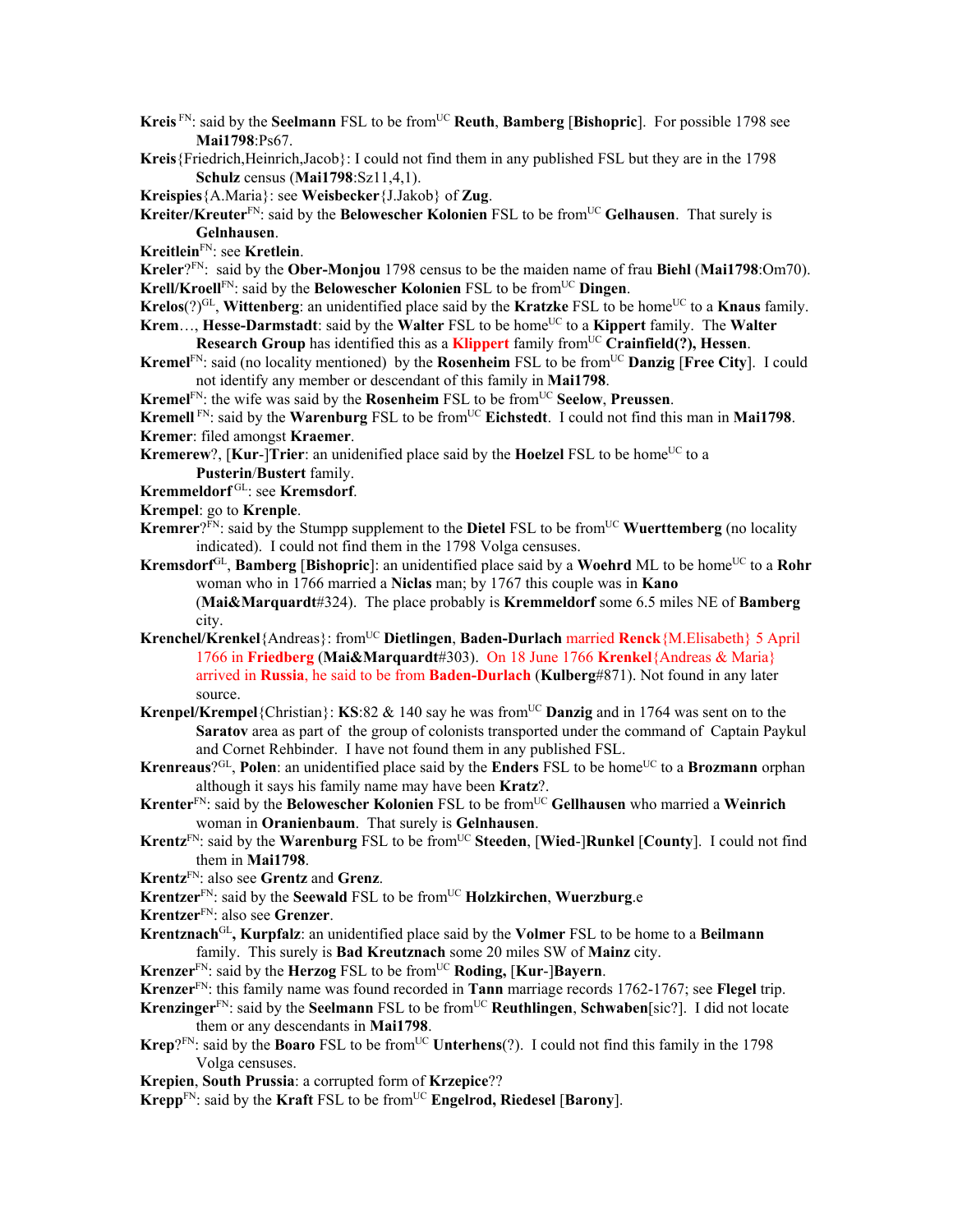**Krepp**FN: also **Greb**.

**Kres**?/**Kr**: see **ess**{J.Heinrich}: is at **Rothammel** FSL (#2) married to the widow of

**Appelhans**{PhilipHeinrich} with three **Applehans** stepchildren in the household. He is said by the FSL to be fromUC **Dirkheim**, **Kurpfalz**.

**Kreschele**FN: said by the **Kamenka** FSL to be from<sup>UC</sup> **Ettlingen.** 

**Krestovoi-Buyerak**VV: one form of the Russian name for **Mueller**VV.

- **Krestovyj-Buerak**<sup>VV</sup>: one form of the Russian name for **Mueller**<sup>VV</sup>.
- **Krestowoi Bujerak<sup>VV</sup>: one form of the Russian name for <b>Mueller**<sup>VV</sup>.
- **Krestwin**?<sup>GL</sup>, **Schweden**: an unidentified place said by the **Enders** FSL to be home<sup>UC</sup> to a **Rosenquist** family.
- **Kret**FN: said by the **Leitsinger** FSL to be fromUC **Frensdorf**, **Bamberg** [**Bishopric**]. I could not find this family in the 1798 Volga censuses.
- **Kret(**?)FN : also see **Krebs**.
- **Krete**FN: see **Crety**.
- **Kretlein**?FN: said by the **Straub** FSL to be from<sup>UC</sup> **Lorsbach**, [Hessen-]Darmstadt [Landgraviate]. Spelled **Kreitlein** in 1798 (**Mai1798**:Sr39).

**Kreter** FN: said by the **Rosenheim** FSL to be a mother-in-law in the **Schaffler** household.

- **Kretschmann**FN: see **Ehresmann**.
- **Kretz**<sup>FN</sup>: said by the **Schaefer** FSL to be from<sup>UC</sup> Nieste?, Darmstadt [sic]. They surely had died prior to the 1798 Volga censuses.
- **Kretz**FN: see also **Graetz**.
- **Kretz**<sup>GL</sup>, **Pfalz**: an unidentified place said by the **Leitsinger** FSL to be home<sup>UC</sup> to a **Hernthaller**/**Herrenstahler** family. The only **Kretz** I could find is 10 miles WNW of **Koblenz** and would then have been in **Kurtrier**, not in **Kurpfalz**.
- Kretz<sup>GL</sup>, Sachsen: an unidentified place said by the Holstein FSL to be home<sup>UC</sup> to a Melzer family. It might be **Kretzschau** some 24 miles SW of **Leipzig**.
- **Kretzer**<sup>FN</sup>: said by the **Urbach** FSL to be from<sup>UC</sup> **Neuem**?, **Anhalt**[?] with **Tress** step-children in the household. Frau Kretzer must earlier have been frau **Tress**. The Kretzers surely died prior to the 1798 Volga censuses.
- **Kretzer**<sup>FN</sup>: his wife, who had been the widow **Tress**?, was said by the **Urbach** FSL to be from<sup>UC</sup> Alzey, **Kurpfalz**.
- **Kretzinger**<sup>FN</sup>: said by the **Stahl-am-Tarlyk** FSL to be from<sup>UC</sup> **Regensburg**. I could not find members of this family in **Mai1798**.
- **Kreuter**FN: see **Kreiter**.
- **Kreutzen**GS: an unidentified country mentioned by Kuhlberg in association with **Mangren** and the **Filinger** family.

**Kreutzer**FN{A.Margaretha}: married **Seipels**{Johannes} in **Buedingen** 23 April 1766

(**Mai&Marquardt**#574 & **KS**158). On 9 August 1766 **Seibel**{Johann & A.Margaretha} arrived in **Russia**, he said to be from **Isenburg** (**Kulberg**4931). By 1767 this couple may have been in the **Belowescher Kolonien** (**Kulberg** p.24).

**Kreutzer**FN: said by the **Laub** FSL to be fromUC **Eberstadt, Darmstadt**.

**Kreutzmacher**{Peter}FN: he was listed in **Rosenheim** in 1798 (Rm57) but I cannot find him in any FSL **Kreutzmueller**{Michael}: **KS**141 says he was from **Oberaula** near **Ziegenhain**.

**Kreuzberg, Bassenheim, Kurmainz**: an unidentified place said by the **Dehler** FSL to be home<sup>UC</sup> to a **Rudolf** family. I suspect that this was near Schmitten in the Taunus mountains but I cannot find it. The entry is confusing because at the time Bassenheim and Kurmainz were different countries which bordered each other S of Schmitten.

- **Kreuznach**GL: in the 1760s and until 1778 this was a Kreis i.e. district administrative center for the country of **Kurpfalz**. After 1778 it was part of Bavarian-owned **Rheinpfalz**. The town is now called Bad Kreuznach and is some 20 miles SW of **Mainz** city.
- Kreuznach<sup>GL</sup>: said by the Kromm version of the **Jagodnaja Poljana** FSL possibly to be home<sup>UC</sup> to a **Leinweber** family (pp.27, 34). Also see **Waldlaubersheim**. **Kreuznach** may refer either to the town or the district.
- **Kreuznach**?, **Kurpfalz**: nka Bad Kreuznach 20 miles SW of **Mainz** city and was said by the **Schuck** FSL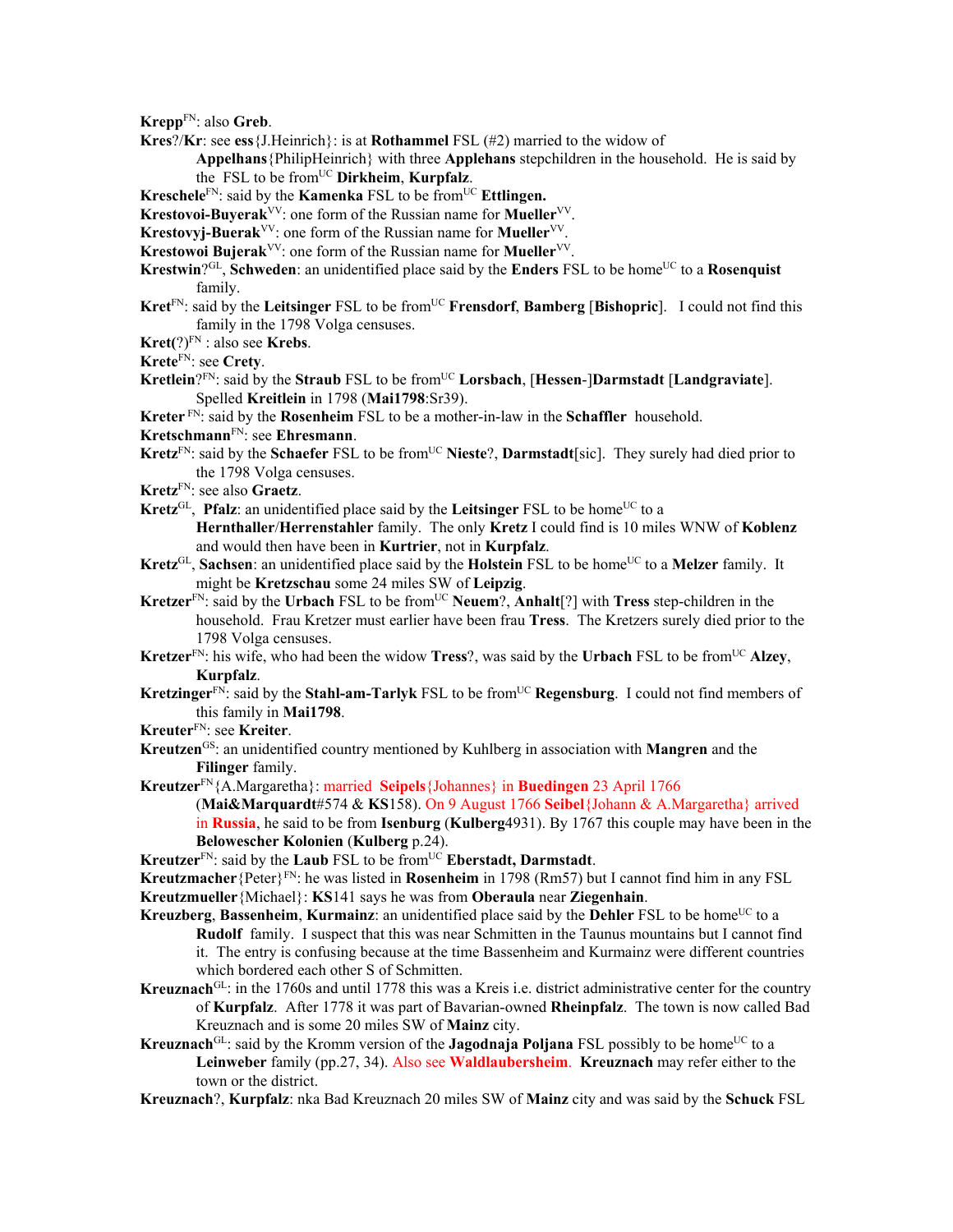to be home<sup>UC</sup> to frau **Faust**.

- **Kreutzmueller** FN: said by the **Phillipsfeld** FSL to be from<sup>UC</sup> Oberaula, [Hessen-Kassel Landgraviate]. I could not find this family in the 1798 Volga censuses.
- **Kreutznach**GL: also see **Krentznach**.
- **Kreweldinger**FN: said by the **Cheisol** FSL to be fromUC **Saarlouis**, **Lothringen**, **Frankreich**. Spelled **Krehfeldinger** in 1798 (**Mai1798**:Ls33).
- **Kreyner/Kreiner**{Ludwig}: from<sup>UC</sup> **Suedingen**, **Pfalz** married **Giessen**{Elisabetha} 12 June 1766 in **Luebeck** (**Mai&Marquardt**#243). This **Kreiner** couple with one child arrived in **Russia** 15 Sept 1766, he said to be from<sup>UC</sup> **Pfalz** (**Kulberg**5273). Later in 1766 these Lutherans in **Oranienbaum** took transport to the **Volga** (**T**245-247). Not found in any later source.
- **Krib**? $FN$ : said by the **Leichtling** FSL to be from  $\overline{UC}$  **Bamberg** (no locality mentioned). There is some later indication that this might be a **Groh** family.
- **Kriburg**GL an unidentifed locality said by the first transcription of the **Stahl-am-Karaman** FSL (#25) to be in the **Dormstadt** area and to be home<sup>UC</sup> to the **Rizon** family.
- **Krickau/Krikau**FNHans Georg}: Not found in **Kulberg** or in **T**. By `12 May 1766 {J.Georg & M.Katharina} with two **Gilau** stepchildren had settled at **Warenburg** FSL #156, he said to be fromUC **Wolfenhausen**, [**Wied**-]**Runkel** [**County**]. Spelled **Krikau** in 1798 with the wife's maiden name given as **Klosoniya**{Katharina} she said to have come from **Dehler** (**Mai1798**:Wr46).
- **Krieg**FN: said by the **Bauer** FSL to be fromUC **Flieth**, **Etling**. Spelled **Krieger** in 1798 (**Mai1798**:Br65 and 66).
- **Krieg/Krueg**FN: arrived in South Russia in 1817; later settled in **Gueldendorf, Odessa**; family records found by **Curt Renz** in **Steinsfurt, Sinsheim Amt, Baden**.
- **Krieger/Krueger**FN: the **Belowescher Kolonien** FSL said this Krieger woman (origin not given) married **Oldenberger** in **Oranienbaum**). The **Luebeck** ML confirms the 1766 marriage to this **Krueger** woman (**Mai&Marquardt**#163).
- **Krieger/Krueger**<sup>FN</sup>: said by the **Belowescher Kolonien** FSL to be from<sup>UC</sup> **Nassau** (no locality mentioned).
- **Krieger** FN{G.Jakob}: listed by the 1816 **Glueckstal** census (**KS**:674) without origin; **KS**:343 said they came, via **Tscherwenka**, **Hungary**, from **Enzweiler**, **Birkenfeld** [**Amt**], **Pfalz**; the **GCRA** proved this origin using **FHL** 2,152,415. Also spelled **Krueger**. See the GCRA book for detail.
- **Krieger**<sup>FN</sup>: said mistakenly by the 1816 **Glueckstal** census (**KS**:675,343) to be from<sup>UC</sup> **Kaltental**, **Stuttgart** [**Amt**], **Wuerttemberg**. Using **FHL**(193,771), the **GCRA** proved origin in from **Annweiler**, **Bergzabern**, [**Amt**], **Pfalz**. See the **GCRA** book for more details. Also spelled **Krueger**.
- **Krieger**FN{David}: married **Rueckemeister**{M.Elisabeth} in **Rosslau** 10 April 1766 (**Mai&Marquardt**#937 & **KS**141). Not found in **Kulberg** or in **T**. By 5 July 1767 {David & Christina E.} with an infant had settled at **Jost** FSL  $#2$ , he said to be from<sup>UC</sup> **Jarmen**, **Brandenburg**.
- **Krieger**FN: said by the **Jost** FSL to be fromUC **Oranienbaum**, **Dessau**, and there was **Tag**?step-son living in their household.
- **Krieger**{Adam}FN: said by the **Krasnoyar** FSL (ks100) to be fromUC **Nidda, Darmstadt**. KS:119 and 141 and the **Buedingen** ML says this **Krueger** man married in 1766 an **Asmus** woman (**Mai&Marquardt**#540).
- **Krieger**FN: said by the **Merkel** FSL to be fromUC **Temppi**(?), **Prussia**.
- **Krieger**FN: said (no locality mentioned) by the **Neidermonjou** FSL to be fromUC [**Anhalt**-]**Dessau** [**Principality**].
- **Krieger**FN: said by the **Norka** 1798 census to be the maiden name of one of the **Miller/Mueller** wives (**Mai1798**:Nr27).
- **Krieger**FN: said by the **Orlovskaya** FSL to be fromUC **Kochstedt**, **Dessau**.
- **Krieger**<sup>FN</sup>: said by the **Preuss** FSL to be from<sup>UC</sup> **Utzenhofen**, **Swabia.**
- **Krieger/Krueger**FN: Lutheran, fromUC **Baden-Durlach Margraviate** arrived at **Schleswig city, Schleswig Royal Duchy** in July 1761. In January 1765 with wife {A.Maria} and 2 sons he last reregistered in **Denmark** (**EEE** p.489). By March they had settled in **Rosenheim** FSL #58 which said he was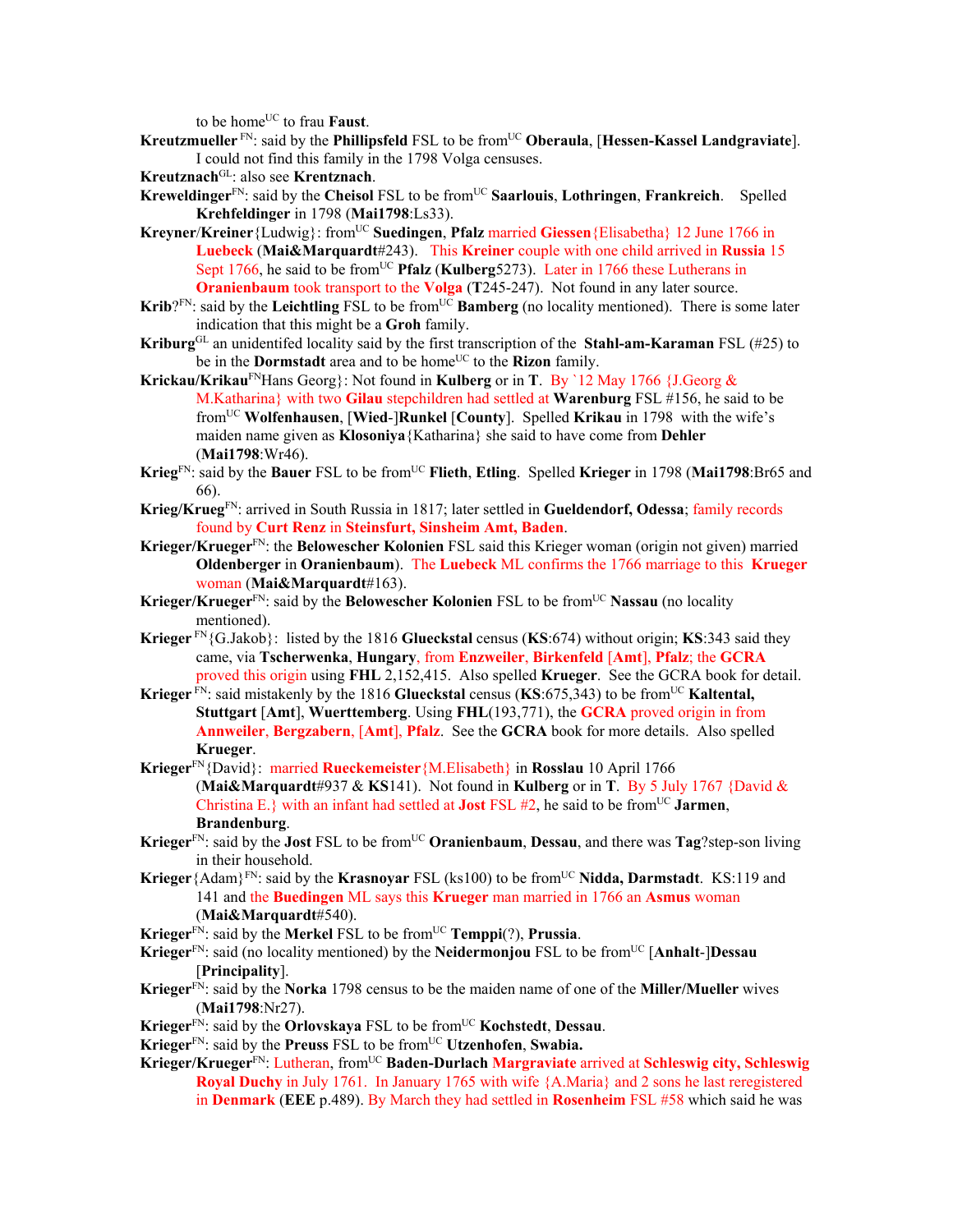fromUC **Krizing**(?), **Markgrafschaft Baden-Durlach**. For 1798 see Rm36 and Sk37.

- **Krieger**<sup>FN</sup>: said by the **Schuck** FSL to be from<sup>UC</sup> Dieburg, [Kur-]Mainz. For 1796 and 1798 see **Mai1798**:Mv2647,Su2(where the wife's maiden <sup>UC</sup>name is given as **Maier**) and Fz4.
- **Krieger**FN: said by the **Shcherbakovka** FSL to be from **Suelzfeld**. For 1798 see **Mai1798**:Sv2.
- **Krieger**{A.Maria}: married **Brautigam**{Johann} 30 April 1766 in **Rosslau** (**Mai&Marquardt**#956). Not found in **Kulberg**, **T**, or in any published FSL, or **Mai1798**.
- **Krieger**FN: this family name was found recorded in **Kirburg** marriage records 1762-1767; see **Flegel** trip. **Krieger**FN: also see **Krieg** and **Krueger**.
- **Krieger**RN, Joanne: has done research on the **Gruen** family in **Kutter**.
- **Kriegsfeld**GL, **Kirchheimbolanden** [**Amt**], **Pfalz**: is some 5 miles NW of **Kirchheimbolanden** city, and was erroneously said by the 1816 **Glueckstal** census to be home<sup>UC</sup> to **Schneider** {J.Friedrich}. Proven by **GCRA** to be home to **Schneider**{Philipp}who went to **Glueckstal**. See the **GCRA** book for more details.
- **Kriegsfeld**, **Kurpfalz**: is 15 km SW of **Alzey** and was the birth place of **Damm**{J.Jakob}, **Schilling** first settler. This is the same place as the preceding entry, except 20-40 years earlier.
- Krigel<sup>FN</sup>: said by the **Jost** FSL to be from<sup>UC</sup> Bayreuth (no locality mentioned). In 1798 the name was spelled **Kraegel** (**Mai1798**:Jo24).
- **Krikau**{Katharina}: is spouse of **Spaeth**{Jacob} (**Mai1798**:Bz68).
- **Krikau**FN: said by the 1798 **Warenburg** census to be the maiden name of frau **Gilau**{Johannes}.
- **Krikau**FN: also see **Krickau**.
- **Krimer**: filed amongst **Kraemer**.
- **Krimmel**FN: said by the **Kano** FSL to be fromUC [**Anhalt**-]**Dessau** [**Principality**]. Spelled **Kruemmel** in 1798 (**Mai1798**:Kn28,30).
- **Krimp**?FN: **Bonner** found that this woman married in 1766 in **Lindheim**, [**Staden Ganerbschaft**] to a **May** man and immigrated with him to **Balzer**.
- **Krina**<sup>GL</sup>: an unidentified place said by the **Kano** FSL to be home<sup>UC</sup> to a **Krebst** family, and possibly to their **Friehof** step-sons. This place probably was 17 miles SE of **Dessau** city, in **Kursachsen**.
- **Krinkel<sup>FN</sup>: said by the Straub** FSL to be from<sup>UC</sup> Dietlingen, Baden-Durlach [Margraviate]. For 1798 see **Mai1798**:Sr44.
- **Krisnel**<sup>FN</sup>: said by the **Schaefer** FSL to be from<sup>UC</sup> **Dresden**, [**Kur-]Sachsen**. Spelled **Kristenzel** in 1798 (**Mai1798**:Sf34).
- **Krisnits**?FN: see also **Krisnitz**.
- **Krisnitz**FN: said by the **Schaefer** FSL to be a step-son in the **Schulz** household. Spelled **Krisnits**? in 1798 (**Mai1798**:Sf15). His apparent mother was said by the said (no locality mentioned) by the **Schaefer** FSL to be from<sup>UC</sup> **Mecklenburg-Schwerin** [Duchy].
- **Krispins**FN: see **Chrispens**.
- Krissel<sup>FN</sup>: said by the **Degott** FSL to be from<sup>UC</sup> Steinen, Hannover. Spelled Griessel in 1798 (**Mai1798**:Dg09).
- **Krisselbach**GL: see **Kaisersbach**.
- **Krist**{Joseph}<sup>FN</sup>: he was listed in the 1798 **Schwed** census (Sw12), but I could not find the family in any FSL.
- **Kristenzel**FN: see also **Krisnel**.
- **Kritt**?FN: according to the **Bauer** FSL a **Kritt**? step daughter was living in a **Schmidt** household said to be fromUC **Hamburg**. I could not find her in **Mai1798**.
- **Kritz**?<sup>GL</sup>, **Dadriof**?: an unidentified place said by the **Dreispitz** FSL to be home<sup>UC</sup> to a **Heit**? family. **Krivtsovka**VV: one form of the Russian name for **Mueller**VV.
- **Kriwowskoje**VV: an alternate name for **Ober-Monjou**VV.
- **Krizing**?, **Markgrafschaft Baden-Durlach**: an unidentified place said by the **Rosenheim** FSL to be home<sup>UC</sup> to a **Krieger** family.
- **Kroecker**<sup>FN</sup>{Gerhard}: said by the **Tiege** FSL to be from<sup>UC</sup> **Aschbohden**, **Elbing Amt**.
- **Kroecker**<sup>FN</sup> {Peter}: said by the **Tiege** FSL to be from<sup>UC</sup> **Ellerwald**, **Elbing Amt**.
- **Kroecker** FN{Abraham}: said by the **Tiege** FSL to be from<sup>UC</sup> **Uschnitz/Usnitz**, **Stuhm Amt**.
- **Kroeffelbach**, [**Solms-Braunfels Principality**?]: is 5 miles SE of **Braunfels** city and 14 km ESE of **Weilburg** city and was right on the dividing line between **Solms-Braunfels** and **Nassau-**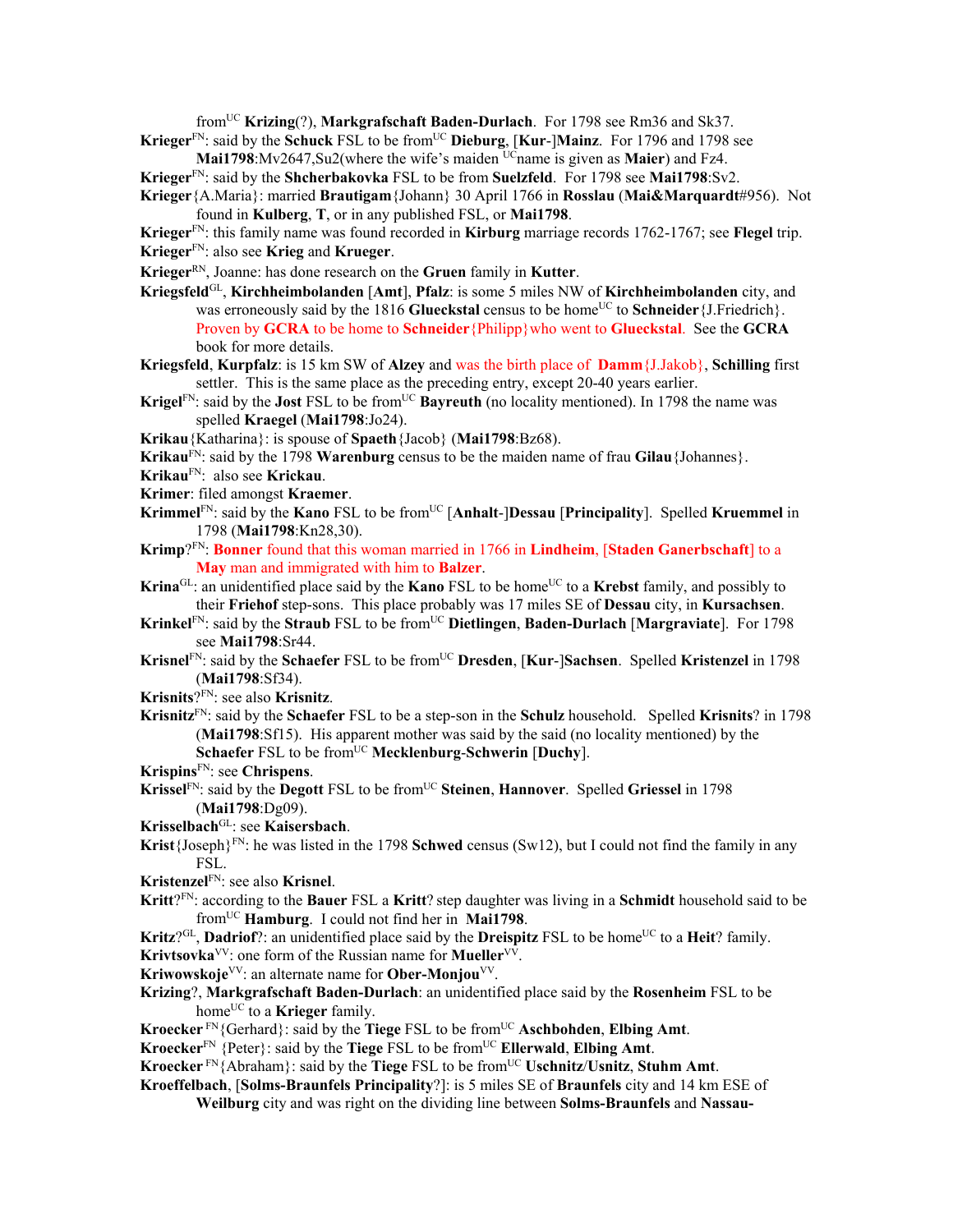**Weilburg**. Hans Busick of Goslar, Germany and Joan Knizek, the research done primarily in the **Braunfels** Archive, proved the origins of the **Busick/Busek** family here back to 1665. From here they moved to **Biskirchen**. This origin information was first given the GO Project by Linda Freeling. Said by the **Straub** FSL #8 to be home<sup>UC</sup> to **Will**{Philipp}. The next entry is the same place.

- **Kroeffelbach**, [**Nassau-Weilburg Principality**]: is now in **Hessen** 8 km SSE of **Braunfels** town and is proven as the birthplace of **Busch**{J.Peter} whose **Klapper** widow and children are recorded in the **Kukkus** FSL #49.
- **Kroegel/Kreigel**{Andreas}: married **Boethger**{Sophia} in **Rosslau** on 4 April 1766

(**Mai&Marquardt**#890 & **KS**141). **KS**122 has **Bothger** and had the year mistakenly as 1765. By June of 1767 they had settled in **Jost** FSL #3 which said he was from<sup>UC</sup> Bayreuth [**Margraviate**], gave the surname as **Kreigel**, and his wife's name as {Maria}. By 1798 he had died (**Mai1798**:Jo24).

**Kroell**FN: see **Krell**.

- **Kroening**<sup>FN</sup> said by the **Frank** FSL to be from<sup>UC</sup> **Lussbach**(?), **Freie Adelprovinz der alten Ritter**(?).
- **Kroettenbach**GL, was an unidentified locality which according to the **Frank** FSL was in the state of Loewenstein and was home<sup>UC</sup> to a Beck family. This may well have been the current Krettenbach which lies some 44 miles ESE of **Heilbronn**.
- Krofrogheim<sup>GL</sup>, Hesse-Darmstadt: an unidentified place, said by the Walter FSL to be home<sup>UC</sup> to a **Lichtenberger** family. The **Walter Research Group** suggest that this might be **Klein Rohrheim** which is some 12 miles SE of **Darmstadt** city.
- **Kroh**{Christine E.}: **KS**141 says she left **Wolfenhausen** near Limburg with 2 children.
- **Kroh**FN: this family name was found recorded in **Schlitz** marriage records 1762-1767; see **Flegel** trip.

**Krohl** FN: said by the 1798 **Norka** census to be the maiden name of frau **Bauer**{Georg} (**Mai1798**:Nr70). **Krohl**FN: also see **Kroll**.

- **Kroll**FN: said by the **Bergdorf** 1816 census (**KS**:660, 344) to have been fromUC **Spoeck**, **Karlsruhe** [**Amt**], **Baden**. See the **GCRA** book for more detail.
- **Kroll**<sup>FN</sup>: said by the **Dehler** FSL to be from<sup>UC</sup> **Neustadt**, **Kurmainz**. Spelled **Krohl** in 1798 (**Mai1798**:Dl12,Ps30).

**Kroll**<sup>FN</sup>: said (no locality mentioned) by the **Kutter** FSL to be from<sup>UC</sup> **Wuerzburg**. Later spelled **Krohl**.

**Kroll**FN: also see **Kral** and **Krohl**.

- **Kromberg**FN: see **Cromberg**.
- **Kromburg**GL: an unidentified place said by the **Volmer** FSL to be home<sup>UC</sup> to a **Schwartz** family. Might be Kronburg? There is a **Kronburg, Hesse**, some 16 miles NE of **Mainz** city in what may, in the 1760s, have been **Kur-Mainz**.
- **Kromm**FN: said by the 1798 **Balzer** census to be the maiden name of frau **Idt**.
- **Kromm**FN{A.Margaretha]: By 16 Sept 1767 she, with 3 children had settled at **Jagodnaja Poljana** FSL #20, said to be from<sup>UC</sup> Schotten, [Hessen-] Darmstadt. Jim Pickelhaupt says he found her origin. **KS**141 says she was from **Schotten** near **Buedingen**, born to **Ilgen**{Johannes} in 1724, in 1743 she married **Kromm**{J.Konrad} with whom she had 3 children.
- **Kromm/Krum**{Philipp}: on 13 Sept 1766 with wife {A.Elisabeth} and 3 children he arrived in **Russia**, said to be from **Darmstadt** (**Kuhlberg**6233). Later in 1766 this **Krum** family left **Oranienbaum**  for transport to the **Volga** (**T**7098-7102) By 17 Sept 1767 this couple and two of the children had settled at **Jagodnaja Poljana** FSL #31, he said to be from **Schotten**.
- **Kromm**FN: this family name was found recorded in **Schotten** parish records for many generations prior to 1767; see **Flegel** trip.
- **Kromm**FN: also see **Kron**.
- **Kron**<sup>FN</sup>: said by the **Doenhof** FSL to be from<sup>UC</sup> **Luebeck** (no locality mentioned). May later be spelled **Kromm**.
- **Kron**FN: said by both the 1816 **Neudorf** census (#15) and **KS**:344 to have come from **Bonlanden**, **Esslingen** [**Amt**], **Wuerttemberg**. Using **FHL**#1,055,909, the **GCRA** proved this origin. They also found evidence that the family was in **Kisker**, **Batschka**, **Ungarn** on their way to **Neudorf**. See their book for much more.
- **Kron**?: an unidentified place said by Recruiter Beauregard's list to have been home<sup>UC</sup> to the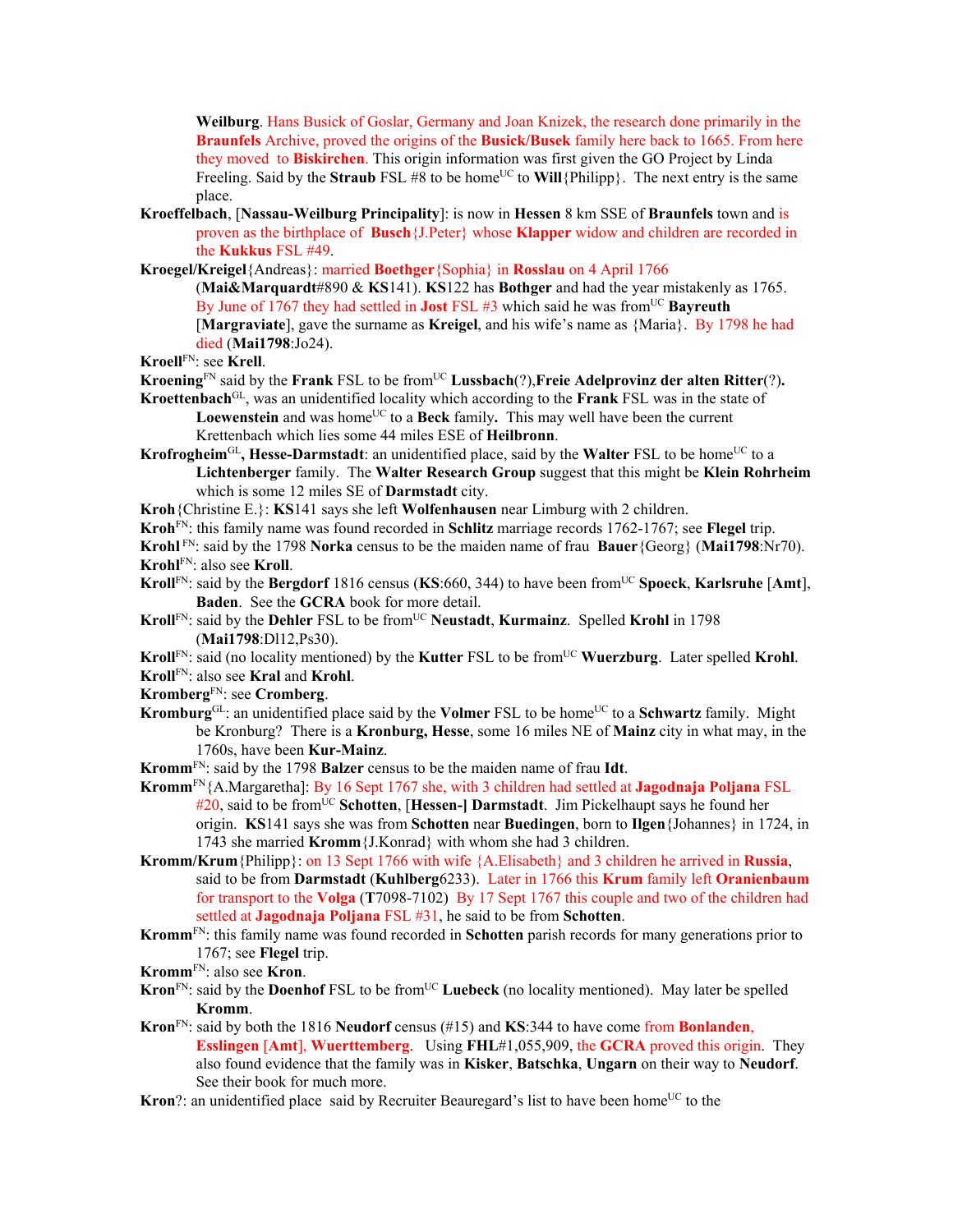**Baumgarten**{Ernfried}family (**Lk**112). Kuhlberg said this was in **Erbach** [County]. This very likely was **Gronau**, [**Kurmainz** now **Hessen**.

- **Kronach**, **Bamberg** [**Bishopric**]: is in **Bavaria** some 30 miles NE of **Bamberg** city, and was said by the **Herzog** FSL to be home<sup>UC</sup> to a **Welscherketz**? family. Said by the **Seelmann** FSL to be home<sup>UC</sup> to a **Schmidt**{Lorenz} family.
- **Kronau**<sup>GL</sup>: an unidentified place said by the **Herzog** FSL to be home<sup>UC</sup> to a **Herzog** family. There are several such places in Germany and in former German lands. One is some 18 miles NE of **Karlsruhe, Baden-Wuerttemberg**.
- **Kronberg**GL, **Kurmainz**: is some 8 miles NW of **Frankfurt-am-Main** city center and 15 miles NE of **Mainz** city; see **Kronebor**.

**Kronberg**<sup>GL</sup>, **Zweibruecken**: an unidentified place said by the **Kolb** FSL to be home<sup>UC</sup> to **Wenz** families. **Kronburg**GL, **Hesse**: see **Kromburg.**

- **Kronburg, Kurmainz**: an unidentified place said by the Leitsinger FSL to be home<sup>UC</sup> to a Rueckenher family. However, **Kronberg**, **Kurmainz** is 15 miles NE of **Mainz**.
- **Krone**<sup>FN</sup>: said (no locality mentioned) by the **Neidermoniou** FSL to be from<sup>UC</sup> [**Kur**]-**Brandenburg**. I could not find this family in the 1798 censuses.
- **Kroneberger**<sup>FN</sup>: said by the **Dehler** FSL to be from<sup>UC</sup> **Kerpche**?, **Gockelm**?. I could not find this family in the 1798 Volga censuses.
- **Kronebor**<sup>GL</sup>, **Kur-Mainz**: an unidentified place, said by the **Walter** FSL to be home<sup>UC</sup> to a **Wagner** family. The **Walter Research Group** has identified this place as **Kronenburg-am-Main**(??), now known as **Kronberg**, **Hessen**.
- **Kronemann**{M.Dorothea}: married **Stomann**{Joachim} in **Rosslau 1**6 April 1766 (**Mai&Marquart**#952). **KS**160 & 141 have the wrong year: 1765. Not found in any later source.
- **Kronental**BV, **North Caucasus**: aka **Nemetzki Chaginskoe**.
- **Kronewald**<sup>FN</sup>: said by the **Boaro** FSL to be from<sup>UC</sup> **Hessen** (no locality mentioned). Spelled **Gruenwald** in 1798 (**Mai1798**:Mn13).
- **Kronewald**FN: **KS**141 says he went to **Schaffhausen**.
- **Krongant**<sup>FN</sup>: said by the **Belowescher Kolonien** FSL to be from<sup>UC</sup> Gelhausen. That surely is **Gelnhausen**.
- **Kronshausen**?GL: an unidentified place said by the **Paulskaya** FSL to be home<sup>UC</sup> to a **Traeger** family. Kuhlberg said this was in **Darmstadt**. The only Kronshausen I can find was in **Oldenburg Duchy** some 28 miles WSW of **Bremerhaven**.
- **Kronstadt**<sup>GL</sup>, Bohemia: likely home<sup>UC</sup> of a **Schmal** family that went to **Walter**<sup>VV</sup>. Now called Brasov, Romania, and is some 465 miles ESE of **Vienna, Austria**.
- **Kronstan**?<sup>FN</sup>: a family and a widow (then frau **Kiwet**?) said by the **Enders** FSL to be from<sup>UC</sup> **Strausberg, Sachsen**. I cannot find the Kronstan family in the 1798 Volga censuses.
- **Kronstat**<sup>GL</sup>: said by the **Walter** FSL to be home<sup>UC</sup> to a **Schmal** family. Identified by the **Walter Research Group** as **Kronstadt, Bohemia**, now Brasov, Romania. But possibly it was **Kranstaedt, Bohemia**.
- **Krontheuer/Korntheuer**{J.Michael}: married **Wagner**{Christina} 15 July 1766 in **Luebeck**  (**Mai&Marquardt**#209). **KS**140 has **Korntheuer**. This **Korntheuer** couple with no children arrived in **Russia** 12 Sept 1766, he said to be from **Ansbach** (**Kulberg**4746). Later in 1766 {Christiana}, her husband and no children, Lutherans, took transport in **Oranienbaum** for the **Volga** (**T**3885-3886). Not found in any later source.
- **Krop**?FN: said by the **Neidermonjou** FSL to be from<sup>UC</sup> Geislitz?. I could not find this family in the 1798 censuses.
- **Kropp**: is 7 miles S of **Schleswig** city and was the town in which **Strackbein**{Carl/Karl} married {Christina} (**EEE** p.621).
- **Kroppen**{Johann}: **KS**141 says he went to **Schaffhausen**. Not found in any later source.
- **Kropstaedt**GL, [**Kur**-]**Sachsen**: is in **Sachsen-Anhalt** some 7 miles NE of **Wittenberg** city, and said by the **Katharinenstadt** FSL to be home<sup>UC</sup> to a **Rothfeld** family.
- **Krossau**?, **Hohenzell**?: an unidentified place said by the **Dehler** FSL (#27) to be home<sup>UC</sup> to **Christ**{Martin}.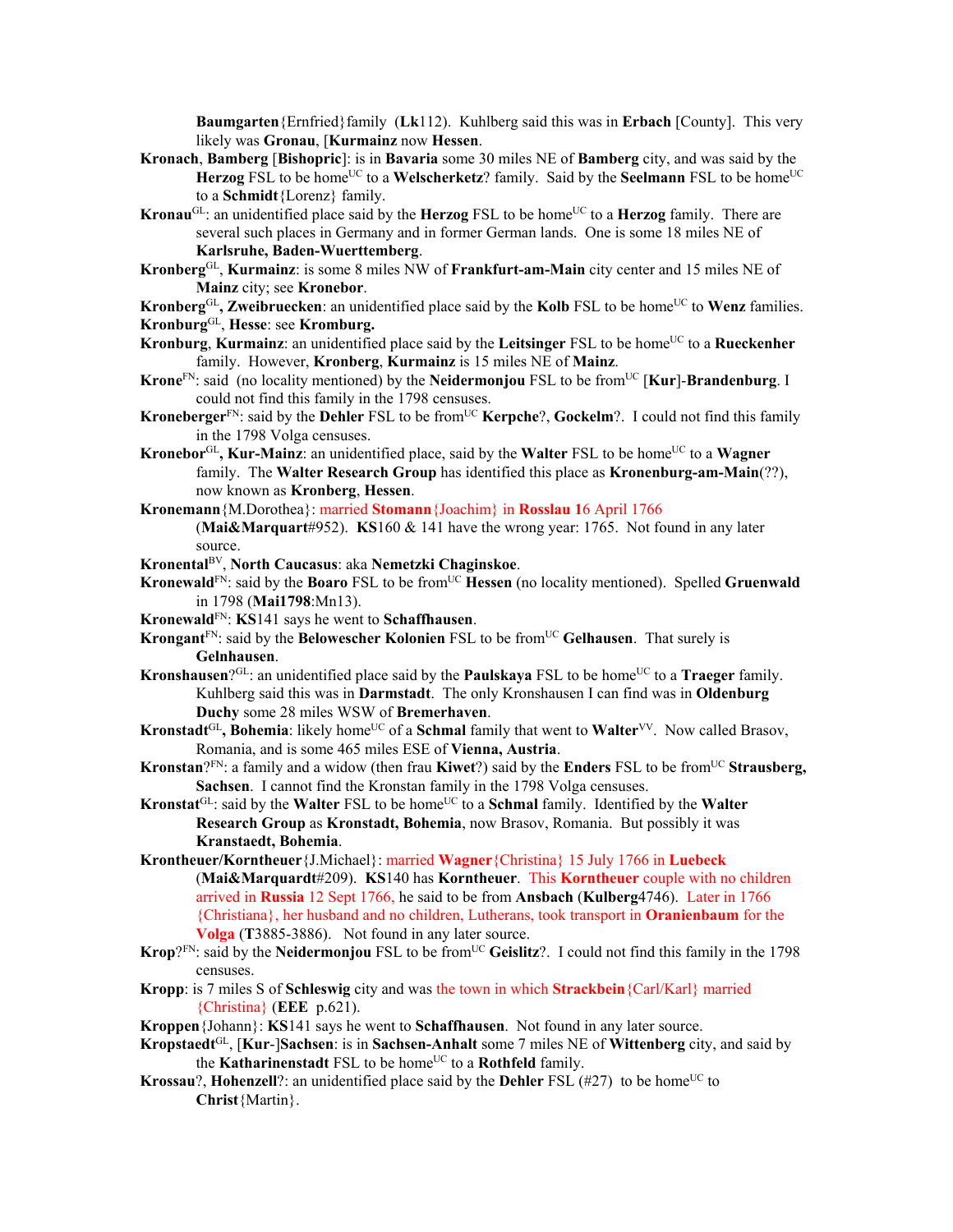- **Krossen**: an unidentified place said by the **Susannental** FSL to be home<sup>UC</sup> to a **Lehmann** family. This might be the Krossen in **Kursachsen** 92 km SSE of Berlin citycentre.
- **Krossigbusig**?<sup>GL</sup>: an unidentified place said by the **Ernestinendorf** FSL to be home<sup>UC</sup> to a **Faber/Faubus** family.
- **Krotoschin Kreis**GL, **Posen Province**, **Suedpreussen**: nka Krotoszyn, some 53 miles SSE of **Poznan** city. The **GCRA** found it assoicated with **Benz**, **Maihoefer**, and **Wetzler** familes.
- **Krotter**FN{Peter}: Not found in **Kulberg** or **T**. By 26 July 1767 he and wife {Christina} and 5 children had settled at **Dehler** FSL #25, he said to be from **KoitikamPerschie, Flanders**. By 1798 three of these offspring were still living in **Dehler** (**Mai1798**:Dl08, 33, 40).
- **Krotter**FN{Peter}: On 18 June 1766 with wife {Anna} and 3 children he arrived in **Russia**, he said to be from **Koeln**. Not found in any later source
- **Krotz**<sup>FN</sup>: said by the **Straub** FSL to be from<sup>UC</sup> **Alsheim**, **Nassau-Usingen** [**Principality**], with a **Schunck** step-son in the household. The Krotz surely had died prior to the 1798 Volga censuses.
- **Krsans**?: an unidentified place said by Recruiter Beauregard's list to have been home<sup>UC</sup> to **Kordilye**{J.Christian} (**Lk**158).
- **Krub/Krueb**{Elisabeth}: married **Schlipp**{Otto} in **Luebeck** 15 July 1766 (**Mai&Marquardt**#182). **KS**154 has **Krueb** and the wrong year: 1765. She evidently died soon, because {Otto} from at least 12 Sept 1766 on was living and traveling alone.
- **Krueck**FN: said by the **Ober-Monjou** FSL to be a step-daughter in the **Weber** household. I could not find her in the 1798 Volga censuses.
- **Kruecker**FN: said by the **Katharinenstadt** FSL to be fromUC **Boksweiler**(?), **Hessen** with a **Hackl** wife fromUC **Korbach**.
- **Krueg**FN: see **Krieg**.
- **Krueger/Kreiger**FN{Wenjamin} said by the **Boaro** FSL #38 to be fromUC **Kochstedt**, **Dessau**. Spelled **Krieger** in 1786 and 1798 (**Mai1798**: Mv310, Or58) when the wife's maiden name was given as **Graf**.
- **Krueger**{M.Susanna}: on 12 May 1766 in **Luebeck** son {J.Christoph} was born to her and her husband **Bauer**{Simon} with **Treut**{J.Christoph} as a godparent (**Mai&Marquardt**#1289). On 4 July 1766 this couple arrived in **Russia** with 6 children, including son [J.Christoph} in tow with the father said to be from **Linden** (**Kulberg**2265). Not listed in **T**. By July 1767 they had settled with 4 of those children (evidently the eldest daughter had died or married and that youngest son had died) in **Galka** FSL #46.
- **Krueger**{Jacob}FN: listed by the 1816 **Glueckstal** census (**KS**:674, 344) with no origin. See the **GCRA** book for some detail.
- **Krueger**FN{Konrad}: married **Schmidt**{Catharina} in **Buedingen** 11 April 1766

(**Mai&Marquardt**#515). {Conrad} and wife, with her mother {Anna}, arrived in **Russia** 4 July 1766, he said to be from **Braunfels** (**Kulberg**1885). KS141, probably mistakenly(?), said he was from **Queckborn** near **Giessen**. Not found in **T**. By 20 June 1767 {Konrad & Catharina} had settled at Goebel FSL#66, he said to be from<sup>UC</sup> Beselich, Braunfels.

- **Krueger/Krieger**FN{Konrad}: {Conrad} and wife {Maria} with 3 children, arrived in **Russia** 4 July 1766, he said to be from **Braunfels** (**Kulberg**1925). Not found in **T**. By 20 June 1767 {Konrad & M.Elisabeth} with 2 children had settled at **Goebel** FSL#65, he said to be fromUC **Beselich**, **Braunfels**. Later spelled **Krieger** (**Mai1798**:Gb18, 19, 27, Mv709).
- **Krueger**FN: according to a **Luebeck** ML this woman married a **Heydecker** man in 1766; by 1767 this couple was in **Katharinenstadt** (**Mai&Marquardt**#125).
- **Krueger**{Elisabeth}: married **Heydecker**{Peter} in **Luebeck** 2 Sept 1766 (**Mai&Marquardt**#125 & **KS**135). Not found in **Kulberg** or in **T**. By 17 Aug 1767 he and wife {Anna} had settled at **Katharinenstadt** FSL#125, he said to be from<sup>UC</sup> **Luxembourg** (no locality mentioned). No further information.
- **Krueger**FN: mistakenly said by **KS**:344 to have gone to **Neudorf**, per the **GCRA**.
- **Krueger/Krieger**FN{Konrad}: said by the **Norka** FSL#163 to be fromUC **Fulda** [**Bishopric**] (no locality mentioned). Spelled **Krieger** in 1798 (**Mai1798**:Nr153, 165).
- **Krueger**FN{Gottlieb}: said by the **Orlovskaya** FSL #73 to be fromUC **Dessau** (no locality mentioned).
- **Krueger**{Eliesabeth}: godparent at the 25 May 1765 **Luebeck** baptism of **Beydick**{Juergen F.} son of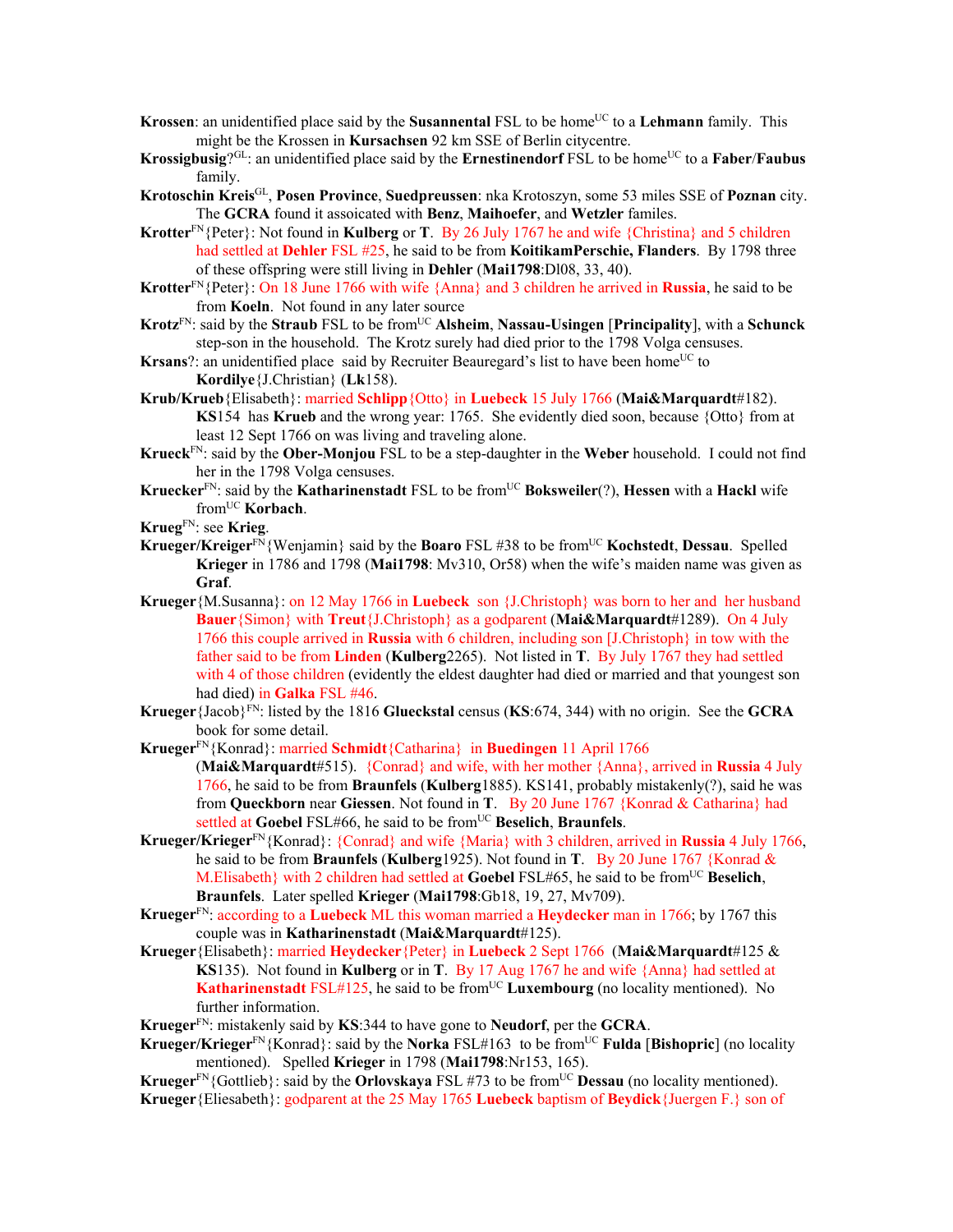{Johann} and **Gruenmeyer**{Margaretha} (**Mai&Marquardt**#1341). Not found in **Kulberg**, **T**, any published FSL or in **Mai1798**.

- **Krueger**{Juergen}: godparent at the 25 May 1765 **Luebeck** baptism of **Beydick**{Juergen F.} son of {Johann} and **Gruenmeyer**{Margaretha} (**Mai&Marquardt**#1341). Not found in **Kulberg**, **T**, any published FSL or in **Mai1798**.
- **Krueger**: **Anhalt-Dessau** archival materials report that he left **Dessau** city with wife and 5 children in 1766 to go to **Russia** (**Mai&Marquardt**#1107). Later in 1766 he may have taken transport in **Oranienbaum** as {Georg & Maria} with 3 childdren for the **Volga** (**T**5721-5727). Not found in any later source.
- **Krueger**{Rudolph}: **Anhalt-Dessau** archival materials report that he left **Woerlitz** for **Russia** in 1766 (**Mai&Marquardt**#1108 & **KS**141). On 18 June 1766 with wife {Johann} and 3 children he arrived in **Russia,** said to be from **Dessau** (**Kulberg**1080). Not found in any later record. **Krueger**FN: also see **Krieger**.
- **Kruemel**: **Anhalt-Dessau** archival materials say this widow with 2 children left **Kockstedt, Dessau** in 1766 for **Russia** (**Mai&Marquardt**#1109 & **KS**141). Not identified in any later source.
- **Kruemmel/Kruemel**{J.Georg}: he married **Dittmann**FN{A.Magdalena} in **Rosslau** on 9 April 1766 (**Mai&Marquardt**#936). **Kruemel**{Georg & Magdalena}are listed at **Boaro** FSL #44, his originUC given as **Kochstedt**, [**Anhalt**-]**Dessau** [**Principality**]. In 1798 they were still listed in **Boaro** (**Mai1798**:Bx27).

**Kruemmel**FN: said by the 1798 **Kano** census to be the maiden name for frau **Hartmann** (**Mai1798**:Kn27). **Kruemmel**FN: also see **Kraemer**{A.Sophia}, **Krimmel** and **Kruemel**.

**Kruetzel**: to to **Kuertzel**.

- **Krug**FN: perhaps not found in an FSL but was in the 1775 **Grimm** census #49. For 1798 see **Mai1798**:Gk4.
- **Krug**FN: he is listed in the 1798 **Rosenheim** census (Rm11) with no earlier colony mentioned. There is some small chance that he was from **Seelmann** (FSL sm10).
- **Krug**FN: said by the **Preuss** FSL to be fromUC **Lyubets**(?), **Kurmainz**.
- **Krug**<sup>FN</sup>: said by the **Seelmann** FSL to be from<sup>UC</sup> **Zell** with **Schmidt** stepsons in the household. For a possible 1798 see **Mai1798**:Rm11.
- **Krug**<sup>FN</sup>: said by the **Shcherbakovka** FSL to be from<sup>UC</sup> **Stierstadt** [**Kurmainz**]. I could not find any member of this family in **Mai1798**.
- **Krug**FN{Hans Georg}: Lutheran, fromUC either **Wuerttemberg** or **Bretten Amt, Kurpfalz**, arrived at **Schleswig city, Schleswig Royal Duchy** in May 1761. With wife {Catharina} he last reregistered in **Denmark** in Feb 1765. Before 1775 they had settled in **Grimm** (1775 census #49) (**EEE** p.491)
- **Kulemann/Kuhlemann**{Christoph}: **Anhalt-Dessau** archival materials suggest that his man may have gone to **Russia** (**Mai&Marquardt**#1110 & **KS**141). Not identified in any later source.
- **Krum**{A.Dorothea}: On 7 August 1766 in **Luebeck** she married **Diesing** {J.Philipp}, both noted as being from the area of **Darmstadt**; later the couple moved to **Jagodnaja Poljana** (**Mai&Marquardt**#284).
- **Krum** {Philipp} $F_N$ : listed in the 1772 **Pobochnaya** first settlers' list (pb23) with no origin mentioned; spelled **Krumm** in 1798 (**Mai1798**:Pb25).
- **Krum**: see also **Kromm** and **Krumm**.
- **Krumbach**FN: this family name was found recorded in **Kroppach** marriage records 1762-1767; see **Flegel** trip.
- **Krumbach**GL: an unidentified place said by the Pleve and the Kromm versions of the **Jagodnaja Poljana**  FSL to be homeUC to a **Schaefer** family. There are three known **Krumbach** in **Hessen**, but none that I can find very close to **Ober Lais** or to **Nidda**: one is some 24 miles NW of **Nidda**, and the other two are **Fraenkisch Crumbach** and another some 5 miles SSW of it.
- **Krumbach**<sup>GL</sup>: an unidentified place said by the **Schwab** FSL to be home<sup>UC</sup> to the **Schneider** {J.Michael} family. Probably is not **Fraenkisch-Crumbach**, since **Schneider** does not appear on the lists drawn up by the local priests of families that left there for Russia.
- **Krumbach**GL: is 33 km SE of **Ulm** city centre and was main town in a small exclave belonging to the Hapsburgs.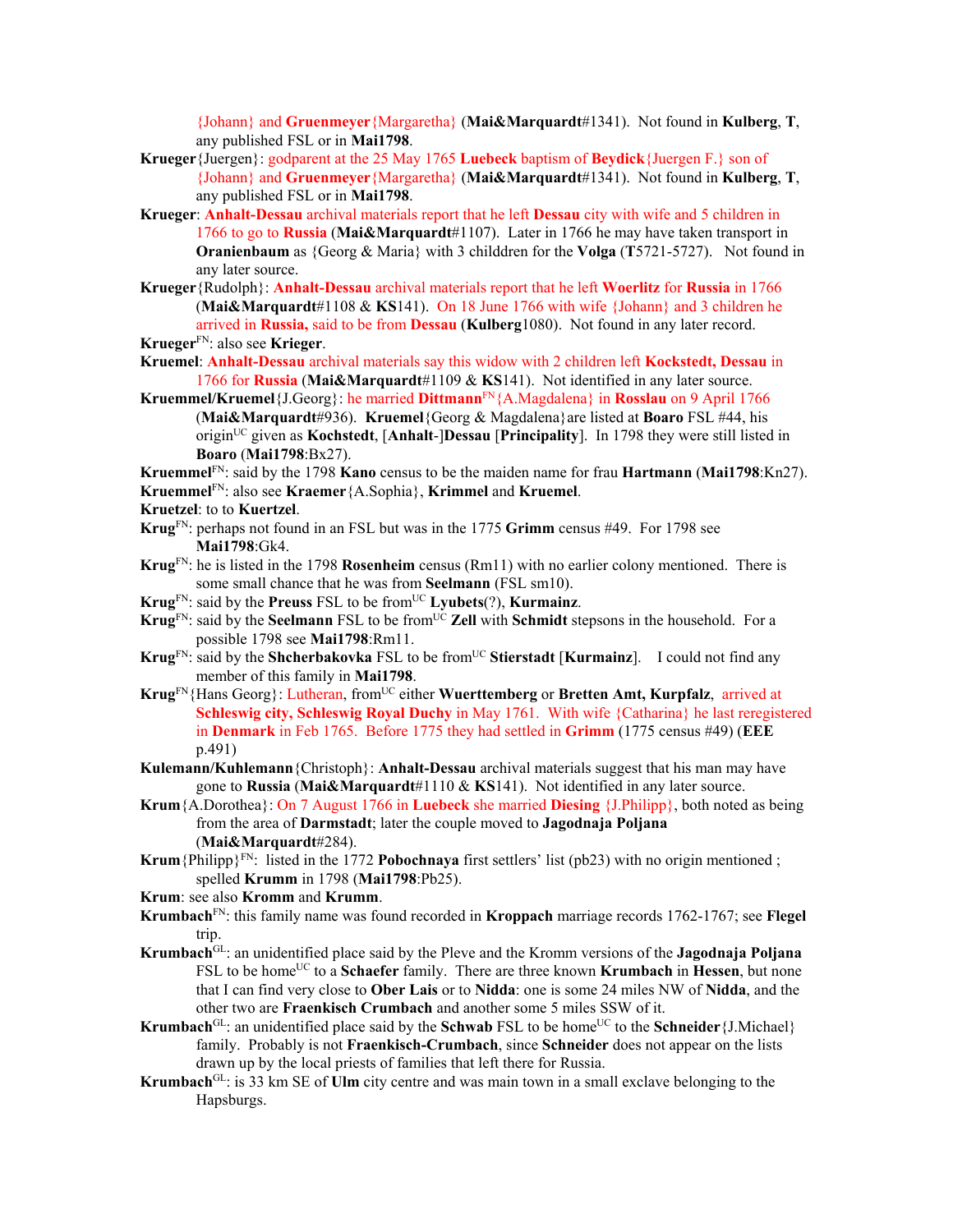- **Krumbach**<sup>GL</sup>, **Franken**: said by the **Dobrinka** FSL to be home<sup>UC</sup> to a Philippsen family. Contemporary church records say this **Schmunck** family left **Fraenkisch-Crumbach** for Russia in 1766 (**Mai&Marquardt**#1262). Same place as the following entry.
- **Krumbach**<sup>GL</sup>, **Hessen-Darmstadt**: said by the **Laub** FSL to be home<sup>UC</sup> to a **Hermann** family. Said by the **Walter** FSL to be homeUC to **Becker** and **Weber** families. This is **Fraenkisch Crumbach**.
- **Krumbach**GL: also see **Crumbach** and **Fraenkish-Crumbach**.
- **Krumbach**: is 33 km SE of **Ulm** city centre and was main town in a small exclave belonging to the Hapsburgs.
- **Krumert**?{J.Gottfried}: said by Recruiter Beauregard's list to have been from<sup>UC</sup> Suhl (Lk10). Not found in any FSL and I could not find them or any likely descendant associated with any **Volga** colony.
- **Krumm/Krum<sup>FN</sup>: said by the Belowescher Kolonien** FSL to be from<sup>UC</sup> Darmstadt (no locality mentioned).
- **Krumm**FN: said by the **Kukkus** FSL to be from **Wenings**, **Isenburg**. **Eleanor Sissell** has proven this report.
- **Krumm**{M.Katharina}<sup>FN</sup>: she is listed in the 1798 Pobochnaya census too young to have been in an FSL; so she might have come from the **Kukkus family** (**FSL**#kk38) or might represent a **Pobochnaya**  first settler family.

**Krumm**FN: see **Krum**.

- **Kruemmel**: go to **Grimmel**.
- **Krummhardt**GL, **Esslingen** [**Amt**], **Wuerttemberg**: is some 3.5 miles NE of **Esslingen** city, and proven by **GCRA** to be home to the **Heidle** family that went to **Glueckstal**. See the **GCRA** book for more details.
- **Krus**{Wibke}: Neither she nor **Krus** was listed in **Kulberg**. At age 25 this widow of **Krus**{Jacob}(he had died 14 Oct 1767) was listed both alone with no children in her own household (**Stahl-am-Tarlyk** FSL #68}, and as the wife in the **Langmacher** household of **Stahl-am-Tarlyk** FSL #69, said to be from **Neu-Muenster, Holstein**. This couple was not found in **Kulberg**. I found no further mention of {Wibke} by name, but in 1798 a 15 yr-old and a 23 yr-old are said to be the children of **Langmacher** "by his deceased wife" which would seem to have been {Wibke}.
- **Krus**{E.Dorothea}: along with her husband **Weymer**{J. Heinrich} she was a parent of

**Weymer**{Catharina E.} who was baptized 13 Oct 1765 in **Luebeck** (**Mai&Marquardt**#1345). No further information.

- **Kruse**FN: said by the **Laub** FSL to be fromUC **Grebenhain**, **Alsfeld**.
- **Krusenfeld**?GL, **Mecklenburg**: is some 53 miles ESE of Rostock city, and said by the **Laub** FSL to be home<sup>UC</sup> to a **Vorrath** family.
- **Kruss**{Magdalena E.}: was a godparent at the 12 June 1766 **Luebeck** baptism of a son of **Jonsen**{Matthius} and his **Wieber** wife (**Mai&Marquardt**#1356). Not found in any later source.
- **Krutojarovka**<sup>VV</sup>: a version of the Russian name for Graf<sup>VV</sup>.
- **Krutoyarovka**VV: a version of the Russian name for **Graf**VV**.**
- **Krutsch**FN: said by thePleve version of the **Stahl-am-Karaman** FSL (#38) to be fromUC **Dienheim**.The first version had given the family name as **Kraus** and the origin as **Gening**. The 1798 census confirmed that the name was **Krutsch** (**Mai1798**:Sk11 and 16).
- **Kruttsch**{Margaretha}: god-mother at the baptism in **Luebeck** 20 June 1766 of a daughter of **Schiefler**{Borchert} and his **Kraemer** wife {M.Catharina} (**Mai&Marquardt**#1302). No later info.
- **Kruttsch**{Michael}: god-father at the baptism in **Luebeck** 20 June 1766 of a daughter of **Schiefler**{Borchert} and his **Kraemer** wife {M.Catharina} (**Mai&Marquardt**#1302). No later info.
- **Krzepien Intendantur**, [**Suedpreussen**]: same as the next entry.
- **Krzepice** [**Amt**], **Sudpruessen**: is 20 miles NW of **Czestochowa**. It was the Amt center for **Friedrichshuld** and **Hilsbach**. The **GCRA** said it was just N of **Czestochowa** and found it associated with a **Bollinger** family in 1805
- **KS**RN: Karl Stumpp, The Emigration from Germany to Russia in the Years 1763-1862, 1973, AHSGR. A